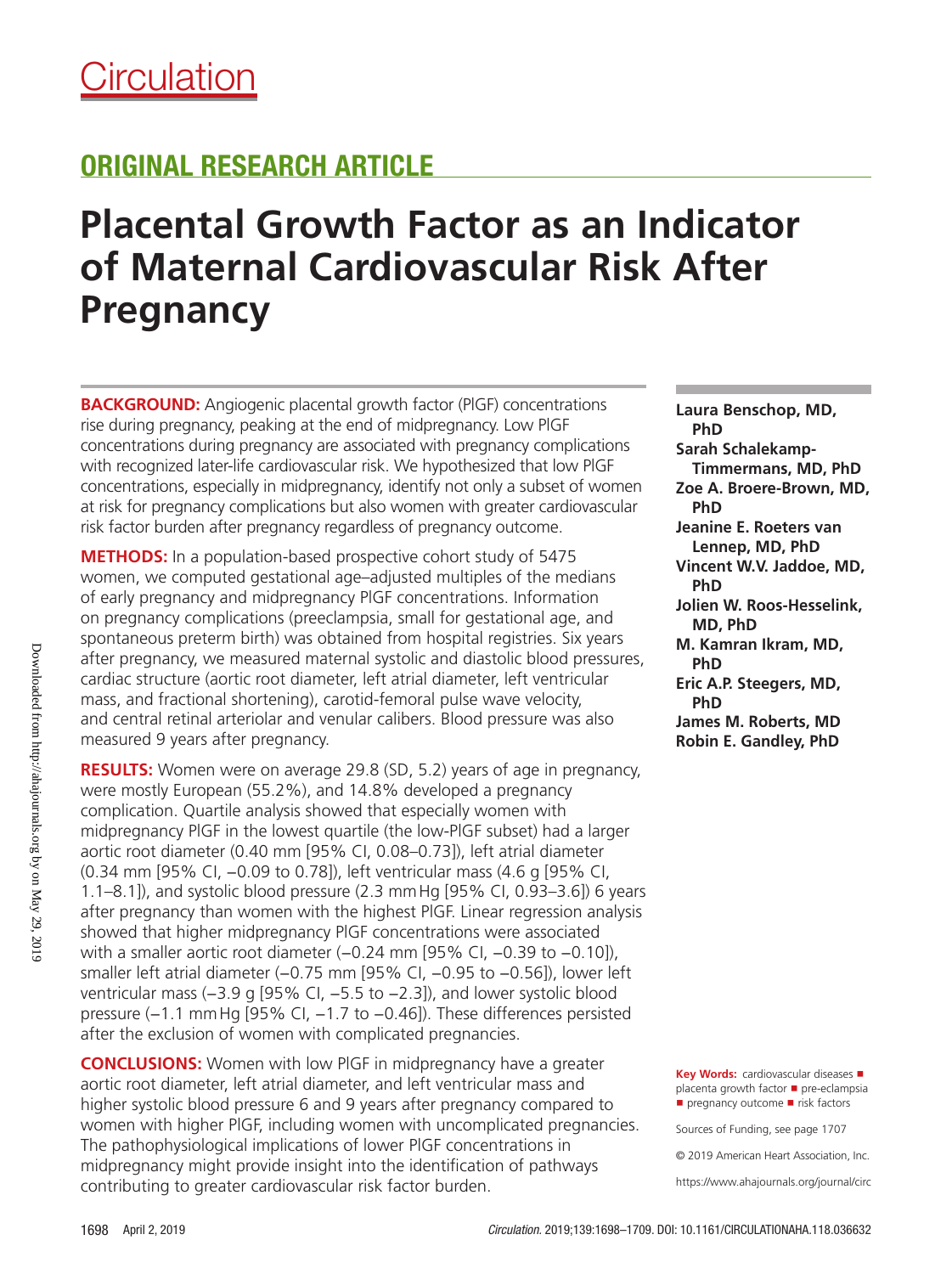**ORIGINAL RESEARCH** 

## **Clinical Perspective**

### **What Is New?**

- This study identifies low maternal placental growth factor levels in midpregnancy to be associated with a greater aortic root diameter, left atrial diameter, and left ventricular mass and higher systolic blood pressure 6 and 9 years after pregnancy compared with women with high midpregnancy placental growth factor levels.
- These associations were observed in women with and without a complicated pregnancy (ie, affected by preeclampsia, small for gestational age, and spontaneous preterm birth).

## **What Are the Clinical Implications?**

• These results suggest that a woman's response to the cardiovascular challenges of pregnancy, measured by midpregnancy placental growth factor, could provide insight into the pathophysiological mechanisms leading to future cardiovascular disease in parous women.

regnancy is accompanied by extensive maternal hemodynamic changes that allow proper placental implantation, growth, perfusion, and fetal development. This process requires a tight balance between proangiogenic (eg, placental growth factor [PlGF]) and antiangiogenic (eg, soluble fms-like tyrosine kinase-1 [sFlt-1]) factors. Dysregulation of PlGF and sFlt-1 is proposed to reflect stress to the syncytiotrophoblast of the placenta, which produces these factors.<sup>1</sup> In response to stress, the syncytiotrophoblast will decrease the production of PlGF and release more sFlt-1 into the maternal circulation. Consequently, sFlt-1 will bind to circulating PlGF and further decrease PlGF availability. Women with reduced PlGF and increased sFlt-1 are more at risk of a complicated pregnancy (preeclampsia, spontaneous preterm birth [sPTB], and children born small for gestational age [SGA]).<sup>2</sup> Furthermore, findings from an animal study demonstrate that low PlGF is associated with abnormal cardiovascular remodeling during pregnancy (eg, excessive increase in left ventricular [LV] mass, and systolic blood pressure [SBP]).<sup>3</sup> The pregnancy complications associated with reduced circulating PlGF are also associated with an increased risk of cardiovascular disease (CVD) in later life.4 The largest difference in PlGF concentration between women with a complicated pregnancy and those with an uncomplicated pregnancy can be observed during midpregnancy. Longitudinal studies examining PlGF across pregnancy showed that low midpregnancy PlGF was associated with earlier onset of preeclampsia, which is the form of preeclampsia with the highest risk for later-life CVD.4,5 sFlt-1 levels differ less profoundly throughout

pregnancy between both groups.<sup>1</sup> Low PIGF and high sFlt-1 can lead to vascular inflammation and endothelial dysfunction.6 Endothelial dysfunction can persist for at least 15 years after pregnancy and plays an important role in the development of CVD.<sup>7,8</sup>

We propose that lower PlGF concentrations, most evident in midpregnancy when PlGF rapidly increases, might identify women at increased risk for developing not only complicated pregnancies but also greater cardiovascular risk factor burden years before the onset of CVD.9 The aim of this study was to determine whether lower PlGF concentrations during midpregnancy were associated with a disadvantageous cardiovascular risk factor profile 6 years after pregnancy as evaluated by measurement of pulse wave velocity (PWV), fractional shortening (FS), aortic root diameter (AOD), left atrial diameter (LAD), LV mass, blood pressure, and central retinal arteriolar and venular calibers and 9 years after pregnancy as assessed by blood pressure. We also examined whether these associations were valid not only for women with complicated pregnancies but also for women with uncomplicated pregnancies.

## **METHODS**

The data, analytical methods, and study materials will not be made available to other researchers for purposes of reproducing the results or replicating the procedure.

## **Design and Study Population**

This study was embedded in the Generation R Study, a population-based prospective cohort from early pregnancy on.<sup>10,11</sup> The Medical Ethics Committee of the Erasmus Medical Center Rotterdam, the Netherlands, approved the study. Written informed consent was obtained from all participants. We included women with a live-born singleton, available data on midpregnancy PlGF, and at least 1 available cardiovascular measurement of pregnancy or follow-up. We excluded women with chronic hypertension before pregnancy, women with preexisting disease (eg, CVD), and women who were pregnant (n=190 and 51, respectively) or were receiving antihypertensive treatment (n=46 and 67, respectively) during the 6- or 9-year follow-up measurements. To attempt to exclude the effect of increased blood pressure, women with only gestational hypertension during the index pregnancy (gestational hypertension without sPTB or SGA) were excluded. Women with self-reported gestational hypertension or preeclampsia after an uncomplicated index pregnancy were included in the total analyses but excluded from the analyses in the uncomplicated pregnancy group. The final population for analysis comprised 5475 women (Figure), of whom 4664 had an uncomplicated index pregnancy and 811 had a complicated index pregnancy.

In addition to cardiovascular risk factors after pregnancy, we studied cardiovascular adaptation during pregnancy to support our hypothesis. Cardiovascular adaptation to pregnancy has been examined previously in the Generation R Study.<sup>2</sup> Coolman et al<sup>2</sup> examined the association of placental biomarkers in early and midpregnancy (PlGF and sFlt-1)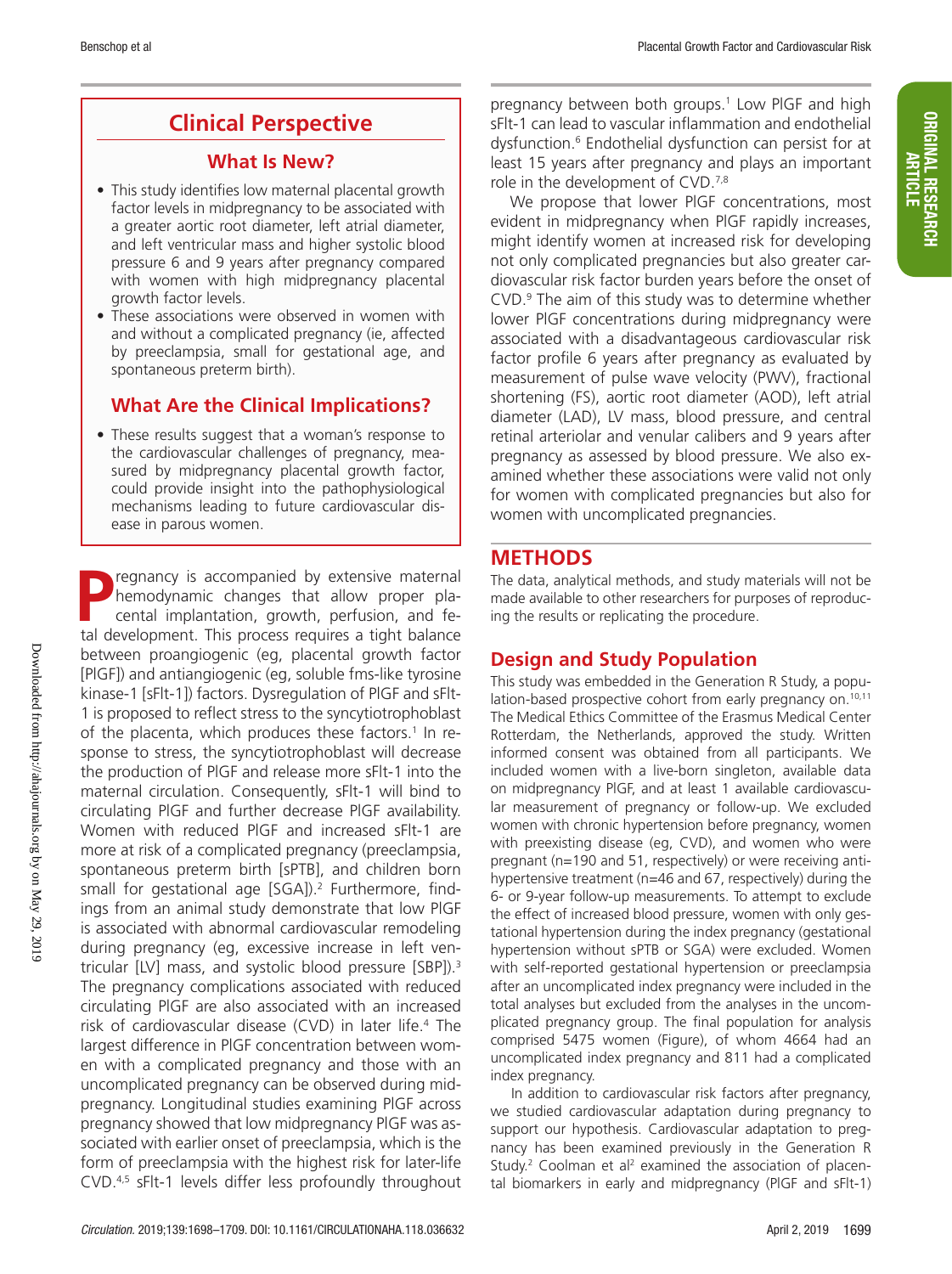**ORIGINAL RESEARCH** 

|            | $n = 681$<br>Excluded women with duplicate<br>measurements due to participation in the<br>Generation R Study with multiple children.                                                                                                                                   |
|------------|------------------------------------------------------------------------------------------------------------------------------------------------------------------------------------------------------------------------------------------------------------------------|
| $N = 8198$ | Women enrolled during pregnancy.                                                                                                                                                                                                                                       |
|            | $n = 91$<br>Twins, abortions and fetal death.                                                                                                                                                                                                                          |
|            | $n = 101$<br>Women with pre-existing disease (e.g.<br>diabetes or cardiovascular disease).                                                                                                                                                                             |
|            | $n = 436$<br>Women with chronic hypertension before<br>enrollment in the Generation R Study.                                                                                                                                                                           |
|            | $n = 1297$<br>Women without information on mid-<br>pregnancy placental growth factor.                                                                                                                                                                                  |
|            | $n = 744$<br>Women with no outcome of interest<br>available ( $n=523$ ) or no information on<br>pregnancy complications (n=221).                                                                                                                                       |
|            | $n = 54$<br>Women with an uncomplicated index<br>pregnancy and gestational hypertension or<br>preeclampsia after the index pregnancy.                                                                                                                                  |
| $n = 5475$ | Population for analysis: Women with singleton live<br>born pregnancies and who were not pregnant during<br>follow-up measurements.<br>Pregnancy outcomes $n = 4365$<br>Outcomes six years after pregnancy $n = 3797$<br>Outcomes nine years after pregnancy $n = 3198$ |

**Figure. Flowchart.**

with placental function (uterine artery [UtA] resistance index), placental weight, birth weight, and pregnancy complications (sPTB, fetal growth restriction, and preeclampsia).

## **Complicated Pregnancy**

Complicated pregnancies studied included pregnancies with preeclampsia, SGA, or sPTB. We obtained information on clinically diagnosed preeclampsia from medical records that were cross-checked with the original hospital charts.12 Preeclampsia was defined with the International Society for the Study of Hypertension in Pregnancy criteria that were in effect at the time of the study as new-onset SBP ≥140 mmHg or diastolic blood pressure (DBP) ≥90 mmHg after 20 weeks of gestation and the presence of proteinuria with no evidence of urinary tract infection in a random urine sample.<sup>13</sup> Midwife and hospital registries provided information on the child's gestational age at birth, birth weight, and sex. We defined sPTB as the spontaneous onset of labor before 37 weeks of gestation. SGA was used as a surrogate for fetal growth restriction and was defined as a birth weight below

the 10th percentile adjusted for gestational age and sex of the child. Information on gravidity, parity, and the occurrence of gestational hypertension and preeclampsia in pregnancies other than the index pregnancy was obtained in an interview 9 years after pregnancy.

## **Placental Growth Factor**

Our primary analysis was PlGF measured at midpregnancy (mean, 20.6 [SD, 1.1] weeks of gestation) We also measured PlGF in early pregnancy (mean, 13.5 [SD, 2.0] weeks of gestation). Analyses were performed in nonfasting venous blood samples. Details of processing procedures have been described previously.2,11 The Department of Clinical Chemistry of the Erasmus Medical Center analyzed PlGF concentrations using an immunoelectrochemoluminence assay on the Architect System (Abbott Diagnostics BV, Hoofddorp, the Netherlands). The between-run coefficients of variation were 4.7% at 24 pg/mL and 3.8% at 113 pg/mL for PlGF.2 PlGF varies with gestational age and is not normally distributed. Therefore, we constructed PlGF gestational age–adjusted standardized multiple of the median scores, which we used in all regression models.14 Table 1 presents absolute PlGF concentrations.

## **Hemodynamic, Demographic, and Anthropometric Measurements During Pregnancy**

We obtained information on maternal age, ethnicity, educational level, gravidity, parity, prepregnancy weight, smoking, chronic disease during pregnancy, chronic hypertension before pregnancy, and medication use through questionnaires given repeatedly during the index pregnancy.

In the second (mean, 20.6 [SD, 1.1] weeks of gestation) and third (mean, 30.4 [SD, 1.0] weeks of gestation) trimesters of pregnancy, we performed Doppler velocimetry of the uterine arteries. The UtA pulsatility index (peak systolic velocity−end-diastolic velocity)/time averaged) of the left and right UtAs was measured near the crossover with the external iliac artery. We recorded 3 consecutive uniform waveforms by pulsed Doppler ultrasound for each measurement. For further analyses, we used the mean of these 3 measurements and the mean of the left and right UtAs.<sup>15</sup> In addition to the UtA pulsatility index measurement in the third trimester, we assessed the presence of notching (either left- or right-sided) in flow velocity waveforms. The sonographer was blinded to previous measurements and pregnancy outcomes. Doppler measurements showed a high intraclass correlation coefficient value (>0.80) with corresponding low coefficient of variation value (<10%), which indicates adequate reproducibility.16

Trained research assistants wearing usual clothing (ie, no white coats) measured SBP and DBP in early, mid, and late pregnancy in the right upper arm with the validated Omron 907 automated digital oscillometric sphygmomanometer (OMRON Healthcare Europe BV, Hoofddorp, the Netherlands). Before the measurement, women sat in an upright position with back support and relaxed for 5 minutes. The mean value of 2 blood pressure readings over a 60-second interval was documented.

At study enrollment (during pregnancy) and in midpregnancy, we measured maternal height (centimeters) and weight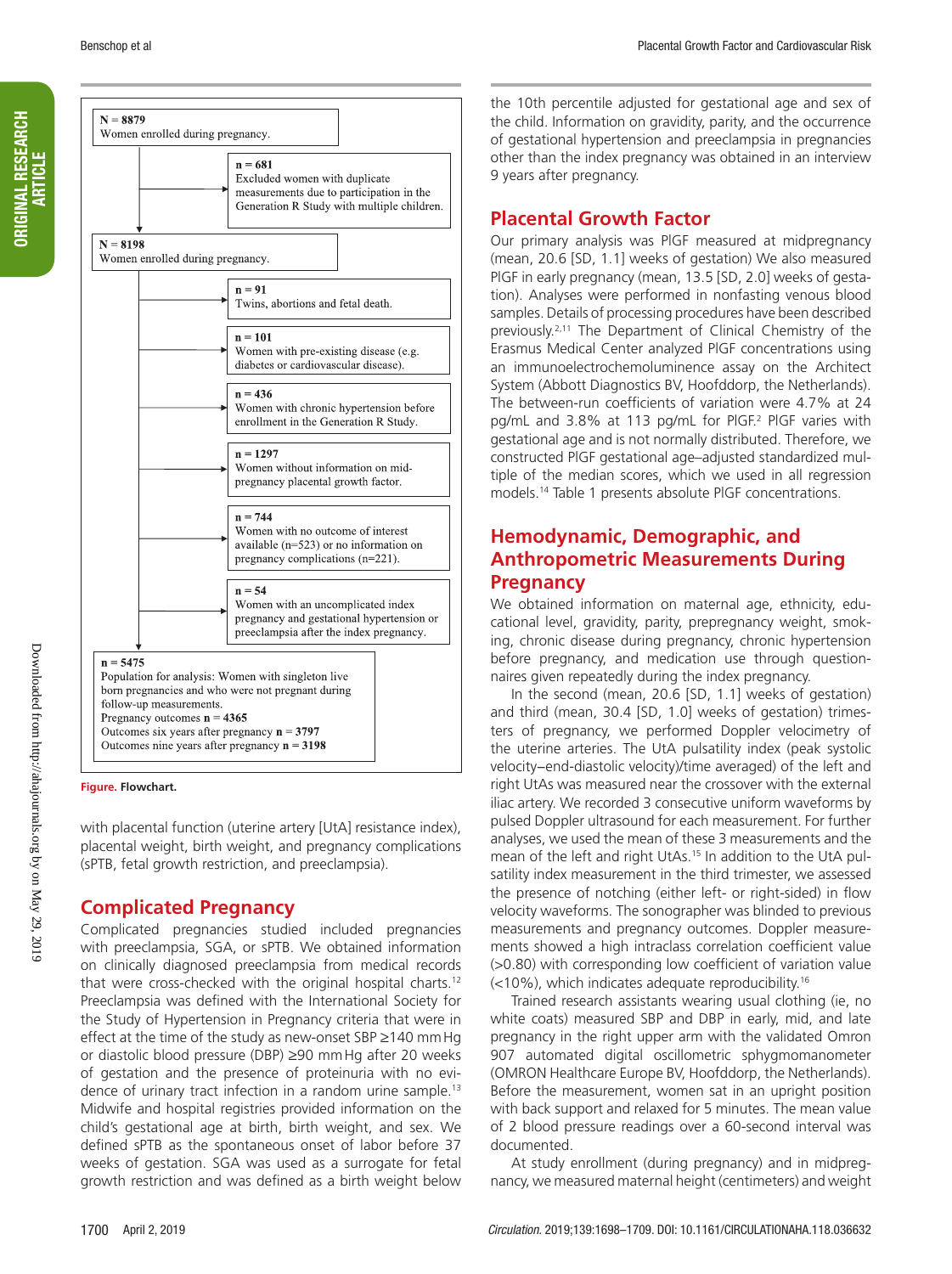#### **Table 1. Baseline and Follow-Up Characteristics (n=5475)**

| Pregnancy                                                |                    |  |  |  |  |  |  |
|----------------------------------------------------------|--------------------|--|--|--|--|--|--|
| Age at enrollment, mean (SD), y                          | 29.8 (5.2)         |  |  |  |  |  |  |
| Non-European ethnicity, %                                | 44.8               |  |  |  |  |  |  |
| No education/primary school, %                           | 13.0               |  |  |  |  |  |  |
| Prepregnancy BMI, median (90% range), kg/m <sup>2</sup>  | 22.6 (18.6-31.6)   |  |  |  |  |  |  |
| Lean and normal, %                                       | 72.8               |  |  |  |  |  |  |
| Overweight, %                                            | 19.9               |  |  |  |  |  |  |
| Obese and morbidly obese, %                              | 7.3                |  |  |  |  |  |  |
| SBP midpregnancy, mean (SD), mm Hg                       | 116.1 (11.6)       |  |  |  |  |  |  |
| DBP midpregnancy, mean (SD), mm Hg                       | 66.5(8.9)          |  |  |  |  |  |  |
| PIGF early pregnancy, median (90% range),<br>pg/mL       | 47.5 (17.8–151.3)  |  |  |  |  |  |  |
| PIGF midpregnancy, median (90% range), pg/mL             | 146.8 (91.4-524.4) |  |  |  |  |  |  |
| Smoking, %                                               | 28.2               |  |  |  |  |  |  |
| Nulliparous, %                                           | 59.5               |  |  |  |  |  |  |
| Pregnancy outcomes, %                                    |                    |  |  |  |  |  |  |
| sPTB                                                     | 3.8                |  |  |  |  |  |  |
| SGA (<10th percentile)                                   | 10.3               |  |  |  |  |  |  |
| Preeclampsia                                             | 1.5                |  |  |  |  |  |  |
| Gestational hypertension                                 | 0.3                |  |  |  |  |  |  |
| Male                                                     | 50.4               |  |  |  |  |  |  |
| Follow-up 6 y after pregnancy ( $n=3797$ )               |                    |  |  |  |  |  |  |
| Follow-up interval, median (90% range), y                | 6.0(5.7–7.3)       |  |  |  |  |  |  |
| BMI, median (90% range), kg/m <sup>2</sup>               | 24.5 (19.7–35.1)   |  |  |  |  |  |  |
| SBP, mean (SD), mm Hg                                    | 118.2 (11.7)       |  |  |  |  |  |  |
| DBP, mean (SD), mm Hg                                    | 70.2 (9.2)         |  |  |  |  |  |  |
| Smoking, %                                               | 21.2               |  |  |  |  |  |  |
| Pregnant more than once, %                               | 91.1               |  |  |  |  |  |  |
| Gravidity, median (90% range), n                         | $3.0(1.0 - 9.0)$   |  |  |  |  |  |  |
| Cardiovascular medication, %                             | 0.2                |  |  |  |  |  |  |
| Follow-up 9 y after pregnancy ( $n=3198$ )               |                    |  |  |  |  |  |  |
| Maternal age, mean (SD), y                               | 41.0 (4.8)         |  |  |  |  |  |  |
| BMI, median (90% range), kg/m <sup>2</sup>               | 24.6 (20.0–35.0)   |  |  |  |  |  |  |
| SBP, mean (SD), mm Hg                                    | 113.4 (11.6)       |  |  |  |  |  |  |
| DBP, mean (SD), mm Hg                                    | 67.9(7.7)          |  |  |  |  |  |  |
| CVD, %                                                   | 31(1.0)            |  |  |  |  |  |  |
| Pregnant more than once, %                               | 92.0               |  |  |  |  |  |  |
| Parity, median (90% range), n                            | $3.0(1.0 - 6.0)$   |  |  |  |  |  |  |
| Preeclampsia after the index pregnancy, %                | 0.7                |  |  |  |  |  |  |
| Ever preeclampsia, %                                     | 2.5                |  |  |  |  |  |  |
| Gestational hypertension after the index<br>pregnancy, % | 1.0                |  |  |  |  |  |  |
| Ever gestational hypertension, %                         | 3.5                |  |  |  |  |  |  |

Values are percentages for categorical variables, means (SDs) for continuous variables with a normal distribution, or medians (90% range) for continuous variables with a skewed distribution. Imputed values are shown for confounders.

BMI indicates body mass index; CVD, cardiovascular disease; DBP, diastolic blood pressure; PlGF, placental growth factor; SBP, systolic blood pressure; SGA, small for gestational age; and sPTB, spontaneous preterm birth.

(kilograms) without shoes. Thereafter, body mass index (BMI) was calculated and categorized as lean and normal BMI (<25.0 kg/m2 ), overweight BMI (≥25.0 and <30.0 kg/m2 ), and obese and morbidly obese BMI (≥30.0 kg/m2 ). We obtained information on prepregnancy weight with a questionnaire at study enrollment. Prepregnancy weight was highly correlated with measured early pregnancy weight (Pearson correlation coefficient [*r*]=0.95, *P*<0.001).

## **Maternal Hemodynamic and Anthropometric Measurements 6 Years After Pregnancy**

Six years after pregnancy (90% range, 5.7–7.3 years), women returned for assessment. Information was obtained by questionnaires on the number of pregnancies after the index pregnancy and medication use. We measured maternal height and weight without shoes and calculated BMI. Blood pressure was measured twice in the seated position with the validated automatic sphygmomanometer Datascope Accutorr Plus (Paramus, NJ). The average of both blood pressure measurements was used for further analyses.

Carotid-femoral PWV was measured with an automatic noninvasive, validated device (Complior, Artech Medical, Pantin, France) to assess arterial wall stiffness. The device measures the distance between the recording sites at the carotid (proximal) and femoral (distal) arteries. We performed 2-dimensional M-mode echocardiographic measurements using the ATL-Philips Model HDI 5000 (Seattle, WA) or the Logiq E9 (GE Medical Systems, Wauwatosa, WI) devices. FS, AOD, and LAD were measured. LV mass was calculated from the equation derived by Devereux et al.<sup>17</sup> Intraobserver and interobserver intraclass correlation coefficients were described previously and demonstrated good repeatability and reproducibility.<sup>18</sup>

We took unilateral digital retinal photographs of maternal retinal vascular calibers of the left eye using a Topcon digital retinal camera (model TRC, NW300) with image resolution set to 4096 and 3072 pixels. A semiautomatic computer imaging program measured the 6 largest retinal arteriolar and venular calibers of these photographs, located one-half to 1 disc diameter from the optic disc margin. The average of the 6 largest retinal arteriolar and retinal venular calibers was used as central retinal arteriolar and central retinal venular equivalents.<sup>19</sup> Two graders who were blinded to participants' characteristics operated the semiautomatic computer imaging program. Grader-specific SD scores are used for both central retinal arteriolar and central retinal venular equivalents. Interclass correlation coefficients between graders are excellent for both retinal arteriolar calibers (0.77) and retinal venular calibers (0.87). This suggests adequate reproducibility.

#### **Blood Pressure 9 Years After Pregnancy**

Blood pressure was measured 9.7 years after pregnancy (90% range, 9.4–10.4 years) with the validated automatic sphygmomanometer Datascope Accutorr Plus. Women were supine while blood pressure was measured 4 times in the right upper arm. Unlike 6 years after pregnancy when we used the average of 2 blood pressure measurements while the subject was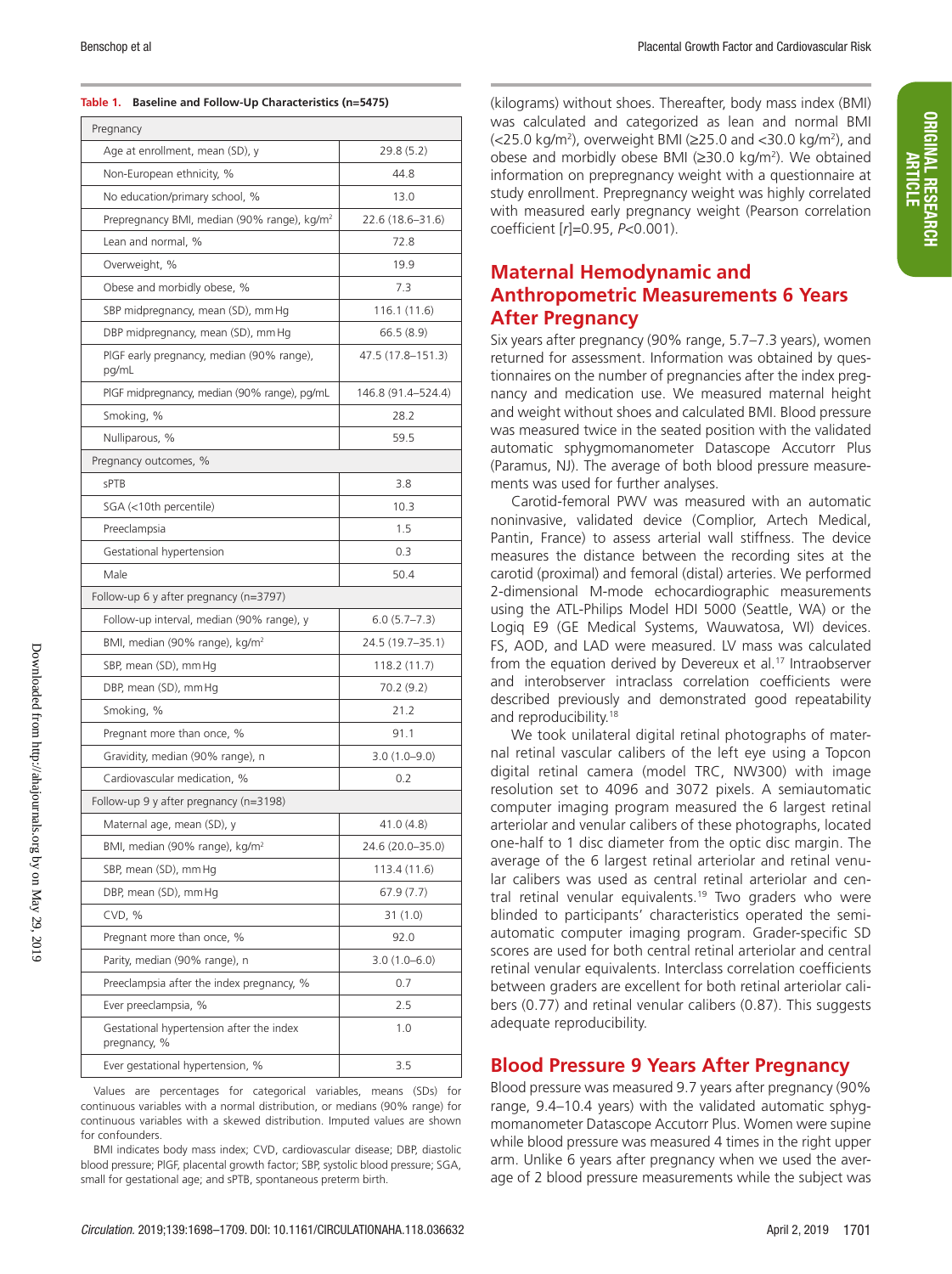ORIGINAL RESEARCH ORIGINAL RESEARCH<br>| ARTICLE sitting, the average of the last 3 blood pressure measurements with the subject supine was used for our analyses at 9 years.

## **Statistical Analyses**

We examined baseline and follow-up characteristics within the total population (Table 1). To reduce potential bias caused by missing data, we imputed missing values in covariates used as confounders in the regression analyses through multiple imputation procedures. Data were imputed according to the Markov chain Monte Carlo method, assuming no monotone missing pattern. Data were analyzed in each set separately, and pooled estimates from the 5 imputed data sets were used to report the effect estimates and their 95% CIs.1 For the multiple imputation procedure, we performed 10 iterations.20 We used Statistical Package of Social Sciences version 24.0 for Windows (IBM Corp, Armonk, NY). In the total population for analysis, 4.1% had missing information on ethnicity, 7.9% on educational level, 0.8% on gravidity during pregnancy, 0.4% on DBP at study enrollment, 18.2% on prepregnancy BMI, 11.1% on smoking during pregnancy, 28.1% on gravidity 6 years after pregnancy, 2.4% on SBP 6 years after pregnancy, 4.2% on BMI 6 years after pregnancy, and 9.0% on parity 9 years after pregnancy. We performed linear and logistic regression analyses to relate midpregnancy and early pregnancy PlGF to cardiovascular adaptation to pregnancy and cardiovascular risk factors 6 and 9 years after pregnancy (Tables 2 and 3 and Tables I and II in the online-only Data Supplement, respectively). The quartile analysis (specifically the lowest quartile) was determined and analyzed to allow comparisons from previous studies using similar strategies and to address the subset of subjects with low PlGF (Table 3 and Table II in the online-only Data Supplement).5,21,22 The association between PlGF and cardiovascular adaptation to pregnancy has been studied previously in the Generation R Study through the UtA resistance index.2 In this study, we examine different measurements of cardiovascular adaptation to pregnancy, namely UtA pulsatility index and the presence of notching, to characterize pregnancy in the subset of women with low PlGF (Tables III and IV in the online-only Data Supplement). However, we realize these measurements do not describe a novel finding; therefore, we included them in the online-only Data Supplement to support our main findings. The regression models comparing PlGF values with later-life cardiovascular markers include covariates selected on the basis of their associations with the outcome of interest from previous studies or a change in effect estimate of >10%. The confounder models included the following variables, depending on the outcome of interest: maternal age at enrollment, gravidity during pregnancy, gestational age at blood sampling in pregnancy, ethnicity, educational level, smoking during pregnancy, change in SBP between early pregnancy and midpregnancy, SBP at the time of PlGF measurement, time interval between pregnancy and follow-up, pulse at the time of PWV measurement, and central retinal vascular caliber 6 years after pregnancy. The BMI models included change in BMI between prepregnancy and midpregnancy or prepregnancy BMI, in addition to the confounder model. We repeated all analyses after stratification into the presence or absence of complicated pregnancies during the index pregnancy (preeclampsia, SGA, or sPTB).

We applied a Benjamini-Hochberg procedure controlling for false discovery rate at the  $0.05$  level.<sup>23</sup> We examined a possible trend over the quartiles presented in Table 3 through a linear contrast analysis. We also tested whether there was interaction between PlGF and gravidity or parity for any of our outcomes; this was not the case. Finally, a nonresponse analysis was carried out to test for differences in baseline characteristics between women included in this study and those with a midpregnancy PlGF measurement but no outcome of interest and those without a midpregnancy PlGF measurement or any outcome of interest (Table V in the online-only Data Supplement).

## **RESULTS**

## **Subject Characteristics**

Table 1 shows baseline characteristics during pregnancy and 6 and 9 years after pregnancy. The majority of women were European, highly educated, with lean or normal prepregnancy BMI, nonsmokers, and nulliparous during the index pregnancy. Six years after pregnancy, BMI was higher compared with before pregnancy, and 91% of women had been pregnant more than once. Nine years after pregnancy, BMI remained similar to BMI 6 years after pregnancy.

## **Results 6 Years After Pregnancy**

Table 2 shows that the lower the midpregnancy PlGF concentrations were, the higher AOD, LAD, LV mass, and SBP were. In addition, when PlGF was divided into quartiles, women with the lowest midpregnancy PlGF concentrations had a higher AOD, LAD, LV mass, and SBP 6 years after pregnancy compared with women with the highest PlGF concentrations (Table 3). Women with medium-high PlGF 6 years after pregnancy also had a higher SBP and DBP than women with high PlGF. These differences persisted after the exclusion of women with complicated index pregnancies from the analyses. We observed no association between midpregnancy PlGF concentrations and FS and central retinal arteriolar and venular calibers 6 years after pregnancy for women in the total population or women with uncomplicated pregnancies (Tables 2 and 3).

Last, lower early pregnancy PlGF concentrations were associated with a higher SBP and AOD after pregnancy (Tables I and II in the online-only Data Supplement).

## **Blood Pressure 9 Years After Pregnancy**

Lower midpregnancy PlGF levels were associated with a higher SBP 9 years after pregnancy (Tables 2 and 3). Quartile analysis showed that women with low PlGF or medium-high PlGF in midpregnancy had a higher SBP and DBP 9 years after pregnancy than women with high PlGF (Table 3). Early-pregnancy PlGF was not associated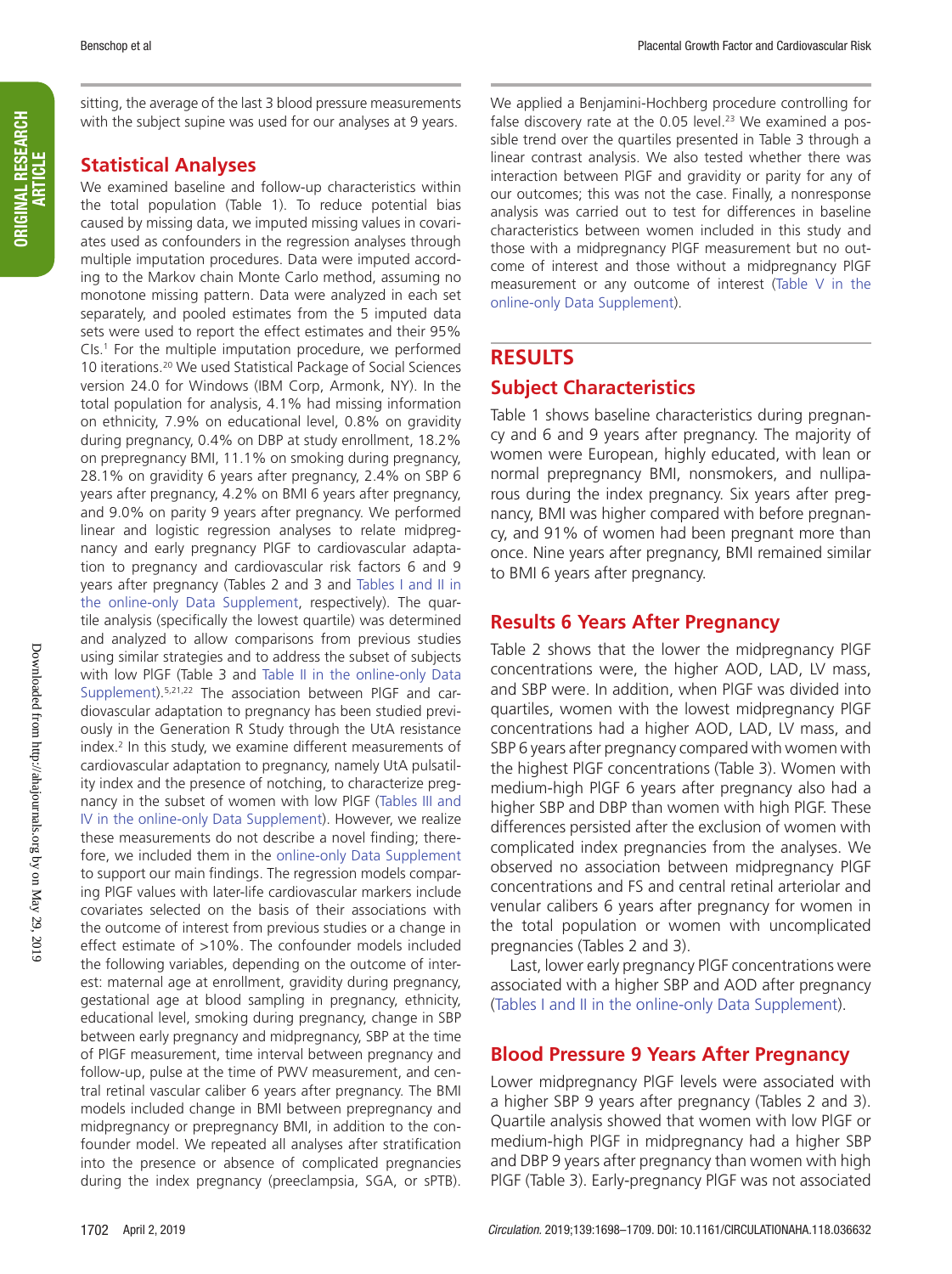#### **Table 2. Association of Midpregnancy PlGF With Cardiovascular Risk Factors 6 and 9 Years After Pregnancy**

|                                           | <b>Confounder Model</b><br>β (95% CI)     | P Value | <b>BMI Model</b><br>$\beta$ (95% CI) | P Value | <b>Adjusted</b><br>P Value |  |  |  |  |  |
|-------------------------------------------|-------------------------------------------|---------|--------------------------------------|---------|----------------------------|--|--|--|--|--|
| Total population                          |                                           |         |                                      |         |                            |  |  |  |  |  |
| At 6 y after pregnancy (n=3797)           |                                           |         |                                      |         |                            |  |  |  |  |  |
| AOD, mm*                                  | $-0.24$ ( $-0.39$ to $-0.10$ )            | 0.001   | $-0.24$ ( $-0.39$ to $-0.10$ )       | 0.001   | 0.003                      |  |  |  |  |  |
| LAD, mm*                                  | $-0.75$ ( $-0.95$ to $-0.56$ )<br>< 0.001 |         | $-0.75$ ( $-0.95$ to $-0.56$ )       | < 0.001 | < 0.001                    |  |  |  |  |  |
| LV mass, $q^*$                            | $-3.9$ ( $-5.5$ to $-2.3$ )               | < 0.001 | $-3.9$ ( $-5.5$ to $-2.3$ )          | < 0.001 | < 0.001                    |  |  |  |  |  |
| PWV, m/st                                 | $0.05$ ( $-0.01$ to $0.11$ )              | 0.13    | $0.05$ (-0.01 to 0.12)               | 0.12    | 0.19                       |  |  |  |  |  |
| FS*                                       | $-0.18$ ( $-0.43$ to 0.08)                | 0.18    | $-0.18$ ( $-0.44$ to 0.08)           | 0.17    | 0.21                       |  |  |  |  |  |
| Central retinal arteriolar caliber (SDS)‡ | $-0.03$ ( $-0.08$ to 0.03)                | 0.30    | $-0.03$ ( $-0.08$ to 0.03)           | 0.30    | 0.33                       |  |  |  |  |  |
| Central retinal venular caliber (SDS)‡    | $-0.01$ ( $-0.06$ to 0.05)                | 0.77    | $-0.01$ ( $-0.06$ to 0.05)           | 0.77    | 0.77                       |  |  |  |  |  |
| SBP, mm Hq*                               | $-0.88$ ( $-1.5$ to $-0.28$ )             | 0.004   | $-0.88$ ( $-1.5$ to $-0.28$ )        | 0.004   | 0.009                      |  |  |  |  |  |
| DBP, mmHq*                                | $-0.33$ ( $-0.80$ to 0.14)                | 0.17    | $-0.33$ ( $-0.81$ to 0.14)           | 0.17    | 0.21                       |  |  |  |  |  |
| At 9 y after pregnancy (n=3198)           |                                           |         |                                      |         |                            |  |  |  |  |  |
| SBP, mm Hq*                               | $-1.1$ ( $-1.7$ to $-0.45$ )              | 0.001   | $-1.1$ ( $-1.7$ to $-0.46$ )         | 0.001   | 0.004                      |  |  |  |  |  |
| DBP, mmHa*                                | $-0.48$ ( $-0.91$ to $-0.05$ )            | 0.03    | $-0.47$ ( $-0.90$ to $-0.05$ )       | 0.03    | 0.06                       |  |  |  |  |  |
| Uncomplicated pregnancies                 |                                           |         |                                      |         |                            |  |  |  |  |  |
| At 6 y after pregnancy (n=3270)           |                                           |         |                                      |         |                            |  |  |  |  |  |
| AOD, mm*                                  | $-0.28$ ( $-0.44$ to $-0.12$ )            | 0.001   | $-0.28$ ( $-0.44$ to $-0.12$ )       | 0.001   | 0.004                      |  |  |  |  |  |
| LAD, mm*                                  | $-0.81$ ( $-1.0$ to $-0.60$ )             | < 0.001 | $-0.81$ ( $-1.0$ to $-0.60$ )        | < 0.001 | < 0.001                    |  |  |  |  |  |
| LV mass, $q^*$                            | $-4.4$ (-6.2 to $-2.7$ )                  | < 0.001 | $-4.4$ (-6.2 to $-2.7$ )             | < 0.001 | < 0.001                    |  |  |  |  |  |
| PWV, m/st                                 | $0.06 (-0.01 to 0.13)$                    | 0.08    | $0.06 (-0.01 to 0.13)$               | 0.08    | 0.15                       |  |  |  |  |  |
| FS*                                       | $-0.20$ ( $-0.47$ to 0.09)                | 0.17    | $-0.20$ ( $-0.47$ to 0.08)           | 0.17    | 0.23                       |  |  |  |  |  |
| Central retinal arteriolar caliber (SDS)‡ | $-0.03$ ( $-0.08$ to 0.03)                | 0.37    | $-0.03$ ( $-0.08$ to 0.03)           | 0.37    | 0.41                       |  |  |  |  |  |
| Central retinal venular caliber (SDS)‡    | $-0.01$ ( $-0.07$ to 0.05)                | 0.74    | $-0.01$ ( $-0.07$ to 0.05)           | 0.74    | 0.74                       |  |  |  |  |  |
| SBP, mm Ha*                               | $-0.95$ ( $-1.6$ to $-0.30$ )             | 0.004   | $-0.95$ ( $-1.6$ to $-0.30$ )        | 0.004   | 0.009                      |  |  |  |  |  |
| DBP, mm Ha*                               | $-0.29$ ( $-0.80$ to 0.22)                | 0.27    | $-0.29$ ( $-0.80$ to 0.22)           | 0.27    | 0.33                       |  |  |  |  |  |
| At 9 y after pregnancy (n=2748)           |                                           |         |                                      |         |                            |  |  |  |  |  |
| SBP, mmHq*                                | $-1.1$ ( $-1.8$ to $-0.36$ )              | 0.003   | $-1.1$ ( $-1.8$ to $-0.36$ )         | 0.003   | 0.008                      |  |  |  |  |  |
| DBP, mm Hq*                               | $-0.35$ $(-0.81$ to $0.11)$               | 0.14    | $-0.34$ ( $-0.80$ to 0.12)           | 0.15    | 0.23                       |  |  |  |  |  |

Values are regression coefficients with β and 95% CI based on linear regression models. Estimates represent the unit increase in the outcome per 1 multiple of the median increase in PlGF. The adjusted *P* value adjusts for multiple comparisons via the Benjamini-Hochberg method.

AOD indicates aortic root diameter; BMI, body mass index; DBP, diastolic blood pressure; FS, fractional shortening; LAD, left atrial diameter; LV, left ventricular; PlGF, placental growth factor; PWV, pulse wave velocity; SBP, systolic blood pressure; and SDS, SD score.

\*Adjusted for maternal age at enrollment, gravidity during pregnancy, time interval between pregnancy and follow-up, ethnicity, educational level, smoking during pregnancy, and change in SBP between early pregnancy and midpregnancy (and change in BMI between prepregnancy and midpregnancy in the BMI model). †Model adjusted as above plus pulse at the time of PWV assessment.

‡Model adjusted as both above plus other retinal vessel.

#### with blood pressure 9 years after pregnancy (Tables I and II in the online-only Data Supplement).

Nine years after pregnancy, mean blood pressure values were lower compared with 6 years after pregnancy (Table 1), although we would expect blood pressure to increase over time. Results are most likely explained by differences in measurement technique: Blood pressure was measured twice in seated position 6 years after pregnancy, whereas it was measured 4 times in the supine position 9 years after pregnancy.<sup>24</sup> We nonetheless tested whether these results could be explained by the selection of a relatively healthy group 9 years after pregnancy. They could not. Restricting the analyses to

women who participated at both moments or women who never used antihypertensive medication or never had a hypertension diagnosis did not change the ratio of our results; neither did stratifying for parity, gravidity, smoking, BMI, ethnicity, education, or having had preeclampsia or gestational hypertension more than once.

## **Results During Index Pregnancy**

The association between PlGF and cardiovascular adaptation to pregnancy has been studied previously in the Generation R Study through the UtA resistance index.<sup>2</sup> Our present study showed that higher midpregnancy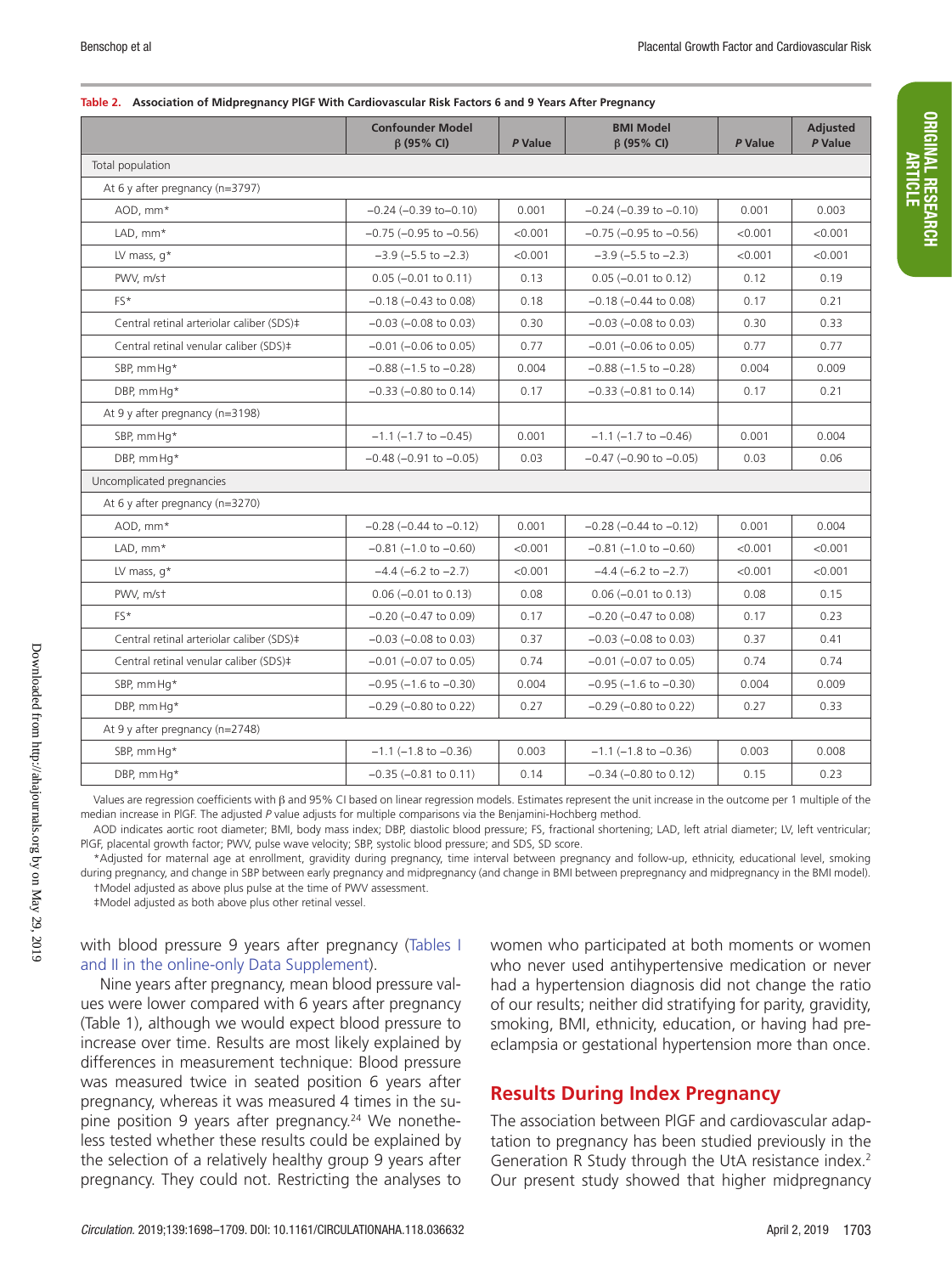| <b>Outcome</b>                               | <b>Low PIGF</b><br>(MoM ≤0.72;<br>116.4 pg/mL<br>[62.6-171.4 pg/mL]),<br>$\beta$ (95% CI) | <b>Medium-Low PIGF</b><br>(MoM, 0.73-1.0;<br>176.7 pg/mL<br>$[127.6 - 247.9$ pg/<br>mL]), β (95% CI) | <b>Medium-High PIGF</b><br>(MoM, 1.01-1.40;<br>243.9 pg/mL<br>$[176.5 - 342.5$ pg/<br>mL]), β (95% CI) | <b>High PIGF</b><br>(MoM ≥1.41;<br>422.2 pg/mL<br>$[260.2 - 714.8]$ | P for Trend | <b>Adjusted</b><br>P Value |
|----------------------------------------------|-------------------------------------------------------------------------------------------|------------------------------------------------------------------------------------------------------|--------------------------------------------------------------------------------------------------------|---------------------------------------------------------------------|-------------|----------------------------|
| Total population (n=3797)                    |                                                                                           |                                                                                                      |                                                                                                        |                                                                     |             |                            |
| At 6 y after pregnancy                       |                                                                                           |                                                                                                      |                                                                                                        |                                                                     |             |                            |
| AOD, mm*                                     | 0.40 (0.08 to 0.73)                                                                       | $0.22$ (-0.10 to 0.54)                                                                               | $0.20$ (-0.13 to 0.52)                                                                                 | Referent                                                            | < 0.001     | < 0.001                    |
| LAD, mm*                                     | $0.34 (-0.09$ to $0.78)$                                                                  | $0.26$ (-0.17 to 0.69)                                                                               | $0.40$ (-0.03 to 0.83)                                                                                 | Referent                                                            | < 0.001     | < 0.001                    |
| LV mass, $q^*$                               | 4.6(1.1 to 8.1)                                                                           | 1.2 $(-2.3$ to 4.6)                                                                                  | $0.74 (-2.8 to 4.2)$                                                                                   | Referent                                                            | < 0.001     | < 0.001                    |
| PWV, m/st                                    | $0.01$ (-0.13 to 0.15)                                                                    | $-0.09$ ( $-0.23$ to 0.05)                                                                           | $0.02$ (-0.12 to 0.15)                                                                                 | Referent                                                            | 0.33        | 0.61                       |
| FS*                                          | $-0.01$ ( $-0.58$ to 0.55)                                                                | $-0.05$ ( $-0.60$ to 0.50)                                                                           | $0.10$ (-0.46 to 0.66)                                                                                 | Referent                                                            | 0.42        | 0.62                       |
| Central retinal arteriolar<br>caliber (SDS)‡ | $-0.09$ ( $-0.20$ to 0.03)                                                                | $-0.10$ ( $-0.22$ to 0.01)                                                                           | $-0.04$ ( $-0.16$ to 0.08)                                                                             | Referent                                                            | 0.62        | 0.68                       |
| Central retinal venular<br>caliber (SDS)‡    | $0.04 (-0.08 to 0.16)$                                                                    | $0.04 (-0.07 to 0.16)$                                                                               | $0.02$ (-0.10 to 0.14)                                                                                 | Referent                                                            | 0.86        | 0.86                       |
| SBP, mm Hq*                                  | 2.3 (0.93 to 3.6)                                                                         | $1.0$ (-0.31 to 2.3)                                                                                 | 1.3 (0.04 to 2.7)                                                                                      | Referent                                                            | 0.005       | 0.02                       |
| DBP, mmHq*                                   | $0.89$ (-0.15 to 1.9)                                                                     | $0.63$ (-0.40 to 1.7)                                                                                | 1.2 (0.17 to 2.2)                                                                                      | Referent                                                            | 0.51        | 0.62                       |
| At 9 y after pregnancy<br>$(n=3198)$         |                                                                                           |                                                                                                      |                                                                                                        | Referent                                                            |             |                            |
| SBP, mm Hq*                                  | $2.6(1.2 \text{ to } 4.0)$                                                                | $1.2$ (-0.21 to 2.6)                                                                                 | 2.2 (0.82 to 3.6)                                                                                      | Referent                                                            | 0.04        | 0.09                       |
| DBP, mmHq*                                   | 1.8 (0.81 to 2.7)                                                                         | $0.88 (-0.05 to 1.8)$                                                                                | $1.4$ (0.48 to 2.3)                                                                                    | Referent                                                            | 0.46        | 0.62                       |
| Uncomplicated pregnancies (n=3270)           |                                                                                           |                                                                                                      |                                                                                                        |                                                                     | Referent    |                            |
| At 6 y after pregnancy                       |                                                                                           |                                                                                                      |                                                                                                        | Referent                                                            |             |                            |
| AOD, mm*                                     | 0.45 (0.09 to 0.80)                                                                       | $0.33$ (-0.02 to 0.67)                                                                               | $0.30$ (-0.05 to 0.64)                                                                                 | Referent                                                            | < 0.001     | < 0.001                    |
| LAD, mm*                                     | $0.28$ (-0.20 to 0.75)                                                                    | $0.16 (-0.30 to 0.62)$                                                                               | $0.30$ (-0.16 to 0.76)                                                                                 | Referent                                                            | < 0.001     | < 0.001                    |
| LV mass, $q^*$                               | 5.1 (1.3 to 8.9)                                                                          | $2.2$ ( $-1.5$ to $5.9$ )                                                                            | $1.2$ (-2.5 to 4.8)                                                                                    | Referent                                                            | < 0.001     | < 0.001                    |
| PWV, m/st                                    | $0.04 (-0.11$ to $0.19)$                                                                  | $-0.09$ ( $-0.24$ to 0.06)                                                                           | $0.01$ (-0.13 to 0.16)                                                                                 | Referent                                                            | 0.27        | 0.50                       |
| FS*                                          | $-0.12$ $(-0.72$ to $0.48)$                                                               | $-0.15$ ( $-0.73$ to 0.44)                                                                           | $0.21$ (-0.38 to 0.79)                                                                                 | Referent                                                            | 0.41        | 0.56                       |
| Central retinal arteriolar<br>caliber (SDS)‡ | $-0.08$ ( $-0.21$ to 0.04)                                                                | $-0.09$ ( $-0.21$ to 0.03)                                                                           | $-0.04$ ( $-0.16$ to 0.08)                                                                             | Referent                                                            | 0.57        | 0.68                       |
| Central retinal venular<br>caliber (SDS)‡    | $0.07$ (-0.06 to 0.20)                                                                    | $0.06$ (-0.07 to 0.19)                                                                               | $0.02$ (-0.11 to 0.15)                                                                                 | Referent                                                            | 0.70        | 0.70                       |
| SBP, mm Hq*                                  | 1.8 (0.35 to 3.2)                                                                         | $0.67$ (-0.71 to 2.1)                                                                                | $0.78$ (-0.59 to 2.2)                                                                                  | Referent                                                            | 0.003       | 0.008                      |
| DBP, mm Hq*                                  | $0.82$ (-0.29 to 1.9)                                                                     | $0.39$ (-0.70 to 1.5)                                                                                | $0.83$ (-0.25 to 1.9)                                                                                  | Referent                                                            | 0.40        | 0.56                       |
| At 9 y after pregnancy<br>$(n=2748)$         |                                                                                           |                                                                                                      |                                                                                                        | Referent                                                            |             |                            |
| SBP, mm Hq*                                  | 2.3 (0.84 to 3.8)                                                                         | $0.78$ (-0.70 to 2.3)                                                                                | 1.9 (0.40 to 3.3)                                                                                      | Referent                                                            | 0.047       | 0.10                       |
| DBP, mm Hq*                                  | 1.6 (0.58 to 2.6)                                                                         | $0.70$ (-0.29 to 1.7)                                                                                | 1.1 (0.17 to 2.1)                                                                                      | Referent                                                            | 0.62        | 0.68                       |

Values are regression coefficients with β and 95% CI based on linear regression models and are compared with women with high PlGF. Estimates represent the mean unit increase in the outcome compared with the reference category. The *P* for trend is the result of univariate ANOVA through linear contrast analysis. The adjusted *P* value adjusts for multiple comparisons via the Benjamini-Hochberg method.

AOD indicates aortic root diameter; BMI, body mass index; DBP, diastolic blood pressure; FS, fractional shortening; LAD, left atrial diameter; LV, left ventricular; MoM, multiple of the median; PlGF, placental growth factor; PWV, pulse wave velocity; SBP, systolic blood pressure; and SDS, SD score.

\*Adjusted for maternal age at enrollment, gravidity during pregnancy, time interval between pregnancy and follow-up, ethnicity, educational level, smoking during pregnancy, and change in SBP between early pregnancy and midpregnancy (and change in BMI between prepregnancy and midpregnancy in the BMI model). †Model adjusted as above plus pulse at the time of PWV assessment.

‡Model adjusted as model \* above plus other retinal vessel.

PlGF concentrations were associated with a lower risk of notching in late pregnancy (Table III in the online-only Data Supplement). In addition, SBP in early, mid, and late pregnancy and DBP in late pregnancy were lower with increasing concentrations of PlGF. After the exclusion of women with complicated pregnancies from the analyses, results remained similar.

Higher early-pregnancy PlGF was associated with lower UtA pulsatility index in mid and late pregnancy, a lower risk of UtA notching in late pregnancy, a lower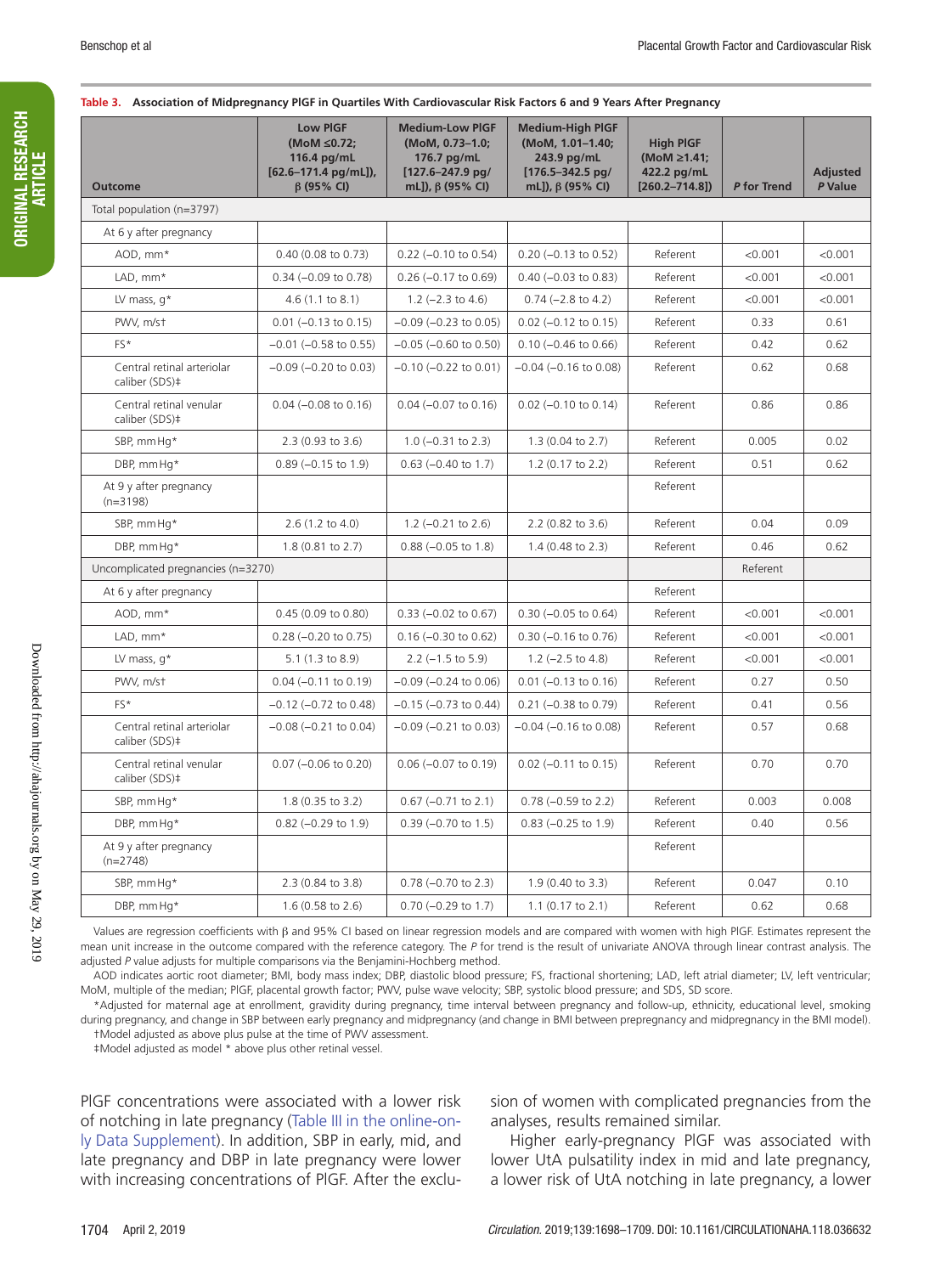SBP in early pregnancy, and a lower DBP throughout pregnancy (Table IV in the online-only Data Supplement).

## **Nonresponders**

We compared baseline characteristics of women included and not included in the analyses (Table V in the online-only Data Supplement). Women with information available on midpregnancy PlGF and at least 1 outcome of interest (group 1) were compared with women with a midpregnancy PlGF measurement and no outcome of interest (group 2) and women without a midpregnancy PlGF measurement or any outcome of interest (group 3). Women not included in the analyses (groups 2 and 3) were on average 1 to 2 years younger, more often of non-European descent, less educated, more often multiparous, and more often affected by sPTB, SGA, and preeclampsia (Table V in the online-only Data Supplement).

## **DISCUSSION**

This large prospective study demonstrates that PlGF concentrations in midpregnancy were inversely associated with subsequent AOD, LAD, LV mass, and SBP. Moreover, women with low midpregnancy PlGF had a greater AOD, LAD, and LV mass and higher SBP at follow-up than women with high PlGF. These findings were not driven by pregnancy complications.

The effect estimates in our study are modest and of minimal clinical impact at the time of measurement. However, these measures are in young women, and it is likely that in the long term, the magnitude of these findings may increase, making these women more susceptible to CVD. The positive association between AOD, LAD, LV mass, and SBP and the risk of CVD has been shown in multiple studies. In a population-based study of middle-aged individuals, a 1-unit increase in AOD (indexed by height) was associated with a 2.62 fold increased risk of fatal or nonfatal CVD.25 Another study found that a 1-cm increase in LAD was associated with a 1.25-fold increased risk of ischemic stroke in women.26 In the Framingham Heart Study, there was a 1.57-fold increased risk of CVD for every 50-g increase in LV mass in 40-year-old women.<sup>27</sup> Higher SBP was associated with increased risk of heart failure.<sup>28</sup> The risk of heart failure increased 1.75-fold for each 20–mmHg increase in SBP in 30- to 59-year-old men and women.<sup>28</sup>

We posit that low midpregnancy PlGF concentrations or an unknown factor closely associated with low PlGF concentrations reflects a suboptimal cardiovascular status in pregnancy and a higher risk of cardiovascular impairment after pregnancy. We propose 2 pathophysiological mechanisms to explain these associations.

First, stress to the syncytiotrophoblast can reduce the production of PlGF and lead to an increase in sFlt-1 levels, which in turn can bind to circulating PlGF levels and further decrease PlGF availability, thereby leading to endothelial cell dysfunction.<sup>21,29</sup> The association between low PlGF levels in pregnancy and endothelial dysfunction has been well established. Endothelial dysfunction can persist for many years after pregnancy and can lead to cardiovascular impairment.<sup>7,8</sup> Second, low PIGF levels in pregnancy could result in suboptimal cardiovascular adaptation and remodeling, as demonstrated in cardiac studies of PIGF-null pregnant mice.<sup>3</sup> PIGF-null mice manifest cardiac findings similar to those of hearts exposed to pressure overload (eg, increased LV mass).<sup>3,30</sup> This abnormal remodeling initiated during pregnancy might persist after pregnancy. The cardiac findings in our study also resemble those found in hearts with pressure overload, which can lead to CVD (eg, heart failure). $31$ 

PWV, a measurement of the velocity at which the arterial pulse propagates through the arteries, is a measure of arterial stiffness. Six years after pregnancy, midpregnancy PlGF concentrations were positively, although not significantly, associated with PWV, although we expected a negative association. Women with high PlGF smoked more often compared with women with low PlGF (30.3% versus 16.1%, respectively). Smoking has previously been reported to be associated with increased PlGF measured at an average of 17 weeks' gestation.32 Smoking might explain the tendency to a larger PWV in women with high PlGF. Previous studies showed that at <40 years of age, a rise in PWV precedes a rise in blood pressure, which occurs later in life.33 Therefore, we expect that higher PlGF will be associated with higher blood pressure in smokers at a later age.

We observed no association between midpregnancy PlGF concentrations and FS. FS measures the degree of shortening of the LV diameter between end diastole and end systole. Low FS is therefore a measure of impaired LV performance.<sup>34</sup> A substantial degree of long-axis systolic dysfunction is necessary to reduce FS, which is impaired below 25%.<sup>35</sup> The women included in our study were young and relatively healthy at the time FS was measured (age, 36.7 [SD, 5.0] years). We hypothesize that the onset of FS in women with low midpregnancy PlGF will start at a later age when systolic function is more impaired.

The microvasculature measurements (central retinal arteriolar and venular calibers) 6 years after pregnancy were not associated with midpregnancy PlGF in pregnancy. However, low maternal midpregnancy PlGF concentrations have been associated with narrower central retinal arteriolar calibers in their offspring, as was shown in a previous report from the Generation R Study.<sup>36</sup> These findings may be the result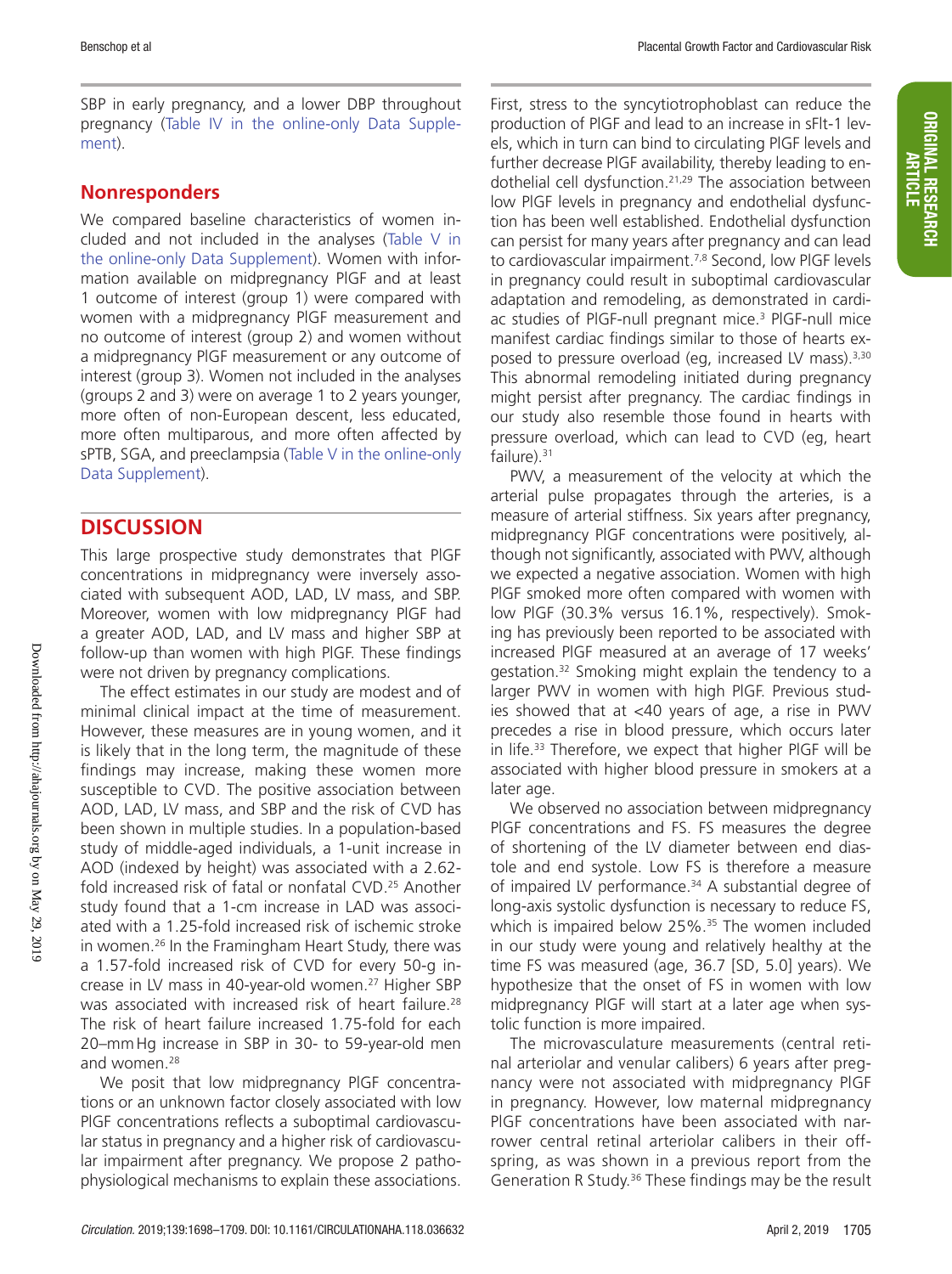of interference of normal vascular growth by low PlGF concentrations or endothelial dysfunction induced by hypoxia in the placental environment owing to low PlGF concentrations. Perhaps this is not pertinent to adult vessels.

Women with low or medium-high midpregnancy PlGF concentrations had a higher blood pressure 6 and 9 years after pregnancy compared with women with high midpregnancy PlGF. Conditions that are associated with low PlGF concentrations in pregnancy (eg, endothelial dysfunction) can also induce an isolated rise in SBP.37 Women with low PlGF in pregnancy possibly have more endothelial dysfunction after pregnancy than women with high PlGF concentrations. This might explain why SBP especially and DBP to a lesser extent were associated with low PlGF. The positive association between low midpregnancy PlGF and SBP, but not DBP, is consistent with the positive association between low midpregnancy PlGF and LV mass. Previous studies showed that SBP was more strongly associated with LV mass than DBP was.<sup>38</sup> This could be the result of LV wall stress, which has been associated with a higher SBP and LV hypertrophy.

During normal pregnancy, the cardiovascular system adapts to expanded plasma volume with increased preload and decreased afterload.<sup>39</sup> Cardiac remodeling is initiated that consists of LV dilatation, geometric changes, increased myocardial contractility, and therefore increased stroke volume, heart rate, and cardiac output. In normal physiological pregnancy, all geometric and hemodynamic changes usually return to baseline after ≈1 year.39 However, in women with previous early-onset preeclampsia, asymptomatic LV impairment and diastolic dysfunction can persist at least 4 years after pregnancy.40,41 Increased wall stress caused by hypertension during preeclampsia might result in persistent cardiac remodeling in these women. In our study, the association of midpregnancy PlGF concentrations with cardiac remodeling as indicated by a larger LAD and LV mass was independent of preeclampsia, SGA, and sPTB.

Similar cardiac changes observed in women with previous preeclampsia are described in women with previous fetal growth restriction and in some women with previous apparently uncomplicated pregnancies.41,42 In a small proportion of women with uncomplicated pregnancies, these changes can be identified 1 year postpartum.<sup>41,43</sup> It is tempting to speculate that these are women with low PlGF concentrations during pregnancy who do not manifest preeclampsia. This is in line with our hypothesis that midpregnancy PlGF concentration is a distinctive factor associated with cardiovascular function after pregnancy, independent of pregnancy complications.

Our findings on midpregnancy PlGF concentrations and pregnancy outcomes were consistent with previous studies examining PlGF and the uterine vascular bed with Doppler velocimetry.<sup>44</sup> These studies showed that vascular resistance of the uterine arteries was substantially increased in pregnancies affected by preeclampsia or SGA, which is proposed to be evidence for a failed vascular adaptation. We suggest that a high resistance in the uterine vascular bed may be a response to low PlGF because vascular maladaptation during pregnancy with low PlGF was also present in uncomplicated pregnancies. Alternatively, in midpregnancy and later pregnancy, the hemodynamic demands of the syncytiotrophoblast grow beyond the capacity of the uteroplacental circulation, leading to syncytiotrophoblast stress. This stress will result in a decreased production of PlGF and increased production of sFlt-1 by the syncytiotrophoblast. A dysregulation between PlGF and sFlt-1 can lead to endothelial dysfunction.

During pregnancy, the placenta is the main source of a dramatic increase in circulating PlGF of ≈50 times the nonpregnant concentration. Outside of pregnancy, PlGF is expressed mainly by endothelial cells.45 Contrary to our findings of lower PlGF concentration in pregnancy being associated with later markers of future CVD, a doubling of circulating PlGF outside of pregnancy is associated with several pathological conditions, including tumor growth, plaque formation, and CVD.<sup>46,47</sup> These processes are regulated partly by the effect of PlGF to initiate angiogenesis, vasculogenesis, and inflammation. However, the exact mechanistic details are unclear.<sup>48</sup> PIGF also has a cardioprotective function. During cardiac stress such as a myocardial infarction, cardiomyocytes upregulate PlGF, which is proposed to initiate cardiac remodeling to maintain cardiac function.<sup>49</sup> The explanation for the contrasting association of PlGF during and after pregnancy with CVD is not clear. It may reflect the differing impact of the strikingly dissimilar concentrations of PlGF in the 2 settings or the mechanism responsible for the alteration of PlGF. Outside of pregnancy, high levels of PlGF most likely result from endothelial inflammation, as seen in individuals with cardiac stress.<sup>50</sup> During pregnancy, low circulating PlGF results from a stressed syncytiotrophoblast and placental pathophysiology.1

Our results indicate that midpregnancy PlGF concentrations are associated with cardiovascular risk factors 6 and 9 years after pregnancy. Midpregnancy PlGF concentrations might identify women at risk of cardiovascular impairment after pregnancy. Although our effect estimates are small, they indicate clear differences between women with lower and those with high PlGF in midpregnancy. We have to take into account that these women are still young and overall healthy. In the long term, the magnitude of these findings will most likely increase and make these women more susceptible to CVD.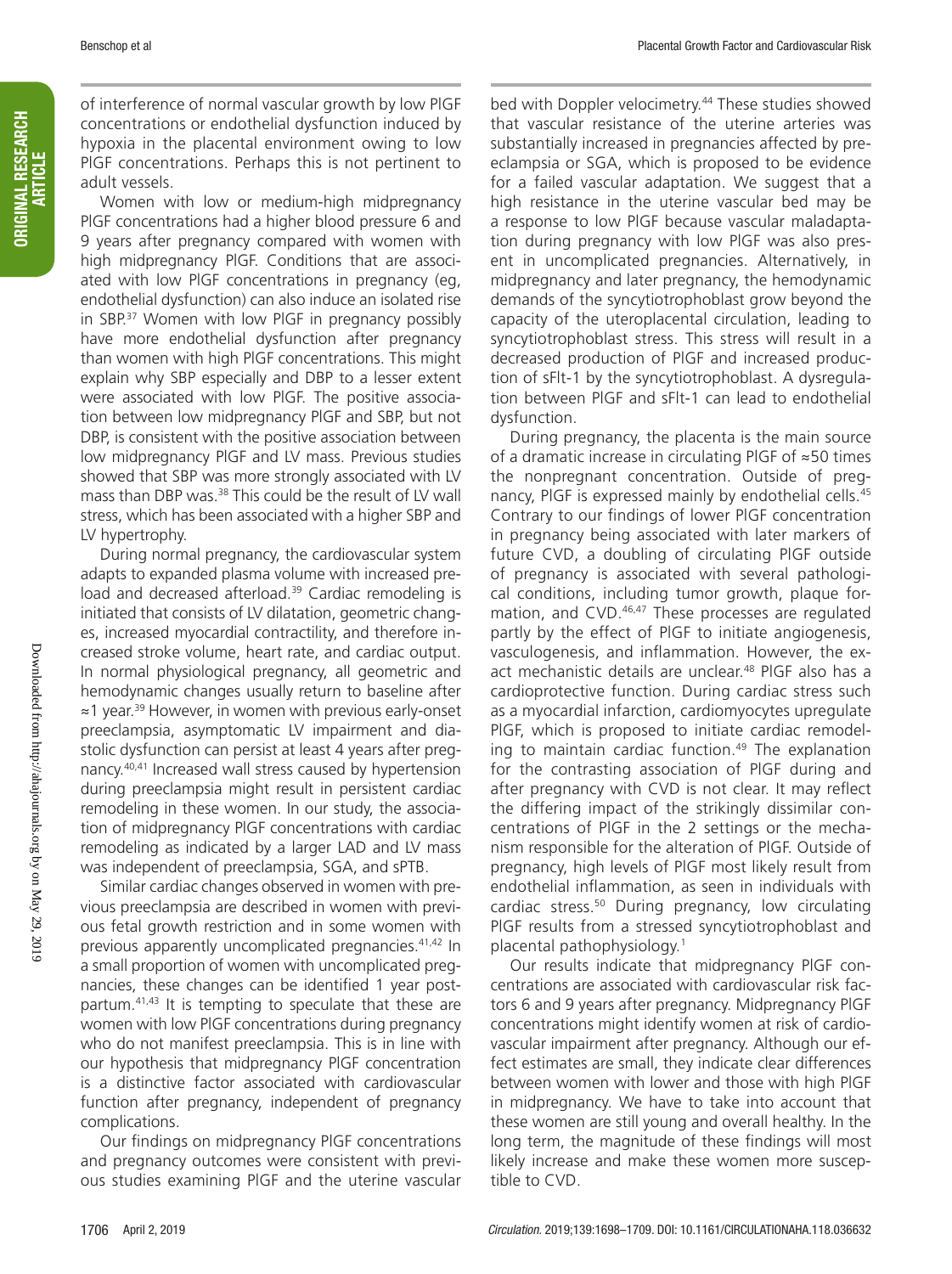# **ORIGINAL RESEARCH** ORIGINAL RESEARCH ARTICLE

### **Strengths and Limitations**

This study has some limitations. First, placental hemodynamic measurements were carried out in only 2 of 3 research centers because of a lack of equipment. Second, retinal vascular imaging was not obtained from 33.6% of women 6 years after pregnancy because this measurement was introduced into the Generation R Study after recruitment for follow-up had already started. Both the first and second limitations were independent of subject characteristics, and selection bias therefore seems unlikely. Nevertheless, they might have resulted in loss of power and perhaps an underestimation of our results. Third, a relatively healthy population was selected, which might have affected the generalizability of our results. Last, because prepregnancy cardiovascular risk measurements are not available, the observational nature of this study does not allow the inference of causality. Future studies should examine prepregnancy cardiovascular risk measurements in relation to PlGF levels. In addition, future research should examine the consistency of PlGF levels from 1 pregnancy to another to identify whether the association between midpregnancy PlGF levels and cardiovascular measurements differs between a first pregnancy and subsequent pregnancies.

Our study has several strengths. First, the sample size was large, and prospective data were collected from early pregnancy on. Second, all outcomes were obtained following standardized protocols. Third, this is a multiethnic study, which we believe will give a good representation of the general population.

## **CONCLUSIONS**

Lower PlGF concentrations in midpregnancy are associated with greater AOD, LAD, and LV mass and higher SBP 6 and 9 years after pregnancy, regardless of whether pregnancy was uncomplicated or complicated. PlGF concentrations in midpregnancy might provide insight into the pathways contributing to a worse cardiovascular risk profile after pregnancy.

#### **ARTICLE INFORMATION**

Received June 26, 2018; accepted November 12, 2018.

The online-only Data Supplement is available with this article at https:// www.ahajournals.org/doi/suppl/10.1161/circulationaha.118.036632.

#### **Correspondence**

Laura Benschop, MD, PhD, Department of Obstetrics and Gynecology, Room Na2908, Erasmus Medical Center, PO Box 2040, 3000 CA Rotterdam, Netherlands. Email [h.benschop@erasmusmc.nl](mailto:﻿h.benschop@erasmusmc.nl﻿)

#### **Affiliations**

Departments of Obstetrics and Gynecology (L.B., S.S.-T., Z.A.B.-B., E.A.P.S.), General Medicine (J.E.R.v.L.), Epidemiology (V.W.V.J.), Pediatrics (V.W.V.J.), Cardiology (J.W.R.-H.), and Epidemiology and Neurology (M.K.I.), Erasmus Medical Center, Rotterdam, the Netherlands. Magee-Womens Research Institute, Department of Obstetrics and Gynecology and Reproductive Sciences (J.M.R., R.E.G.), and Department of Epidemiology and Clinical and Translational Research (J.M.R.), University of Pittsburgh, PA.

#### **Acknowledgments**

The Generation R Study is conducted by the Erasmus Medical Center in close collaboration with the School of Law and the Faculty of Social Sciences of the Erasmus University, Rotterdam; the Municipal Health Service, Rotterdam area; the Rotterdam Homecare Foundation; and the Stichting Trombosedienst and Artsenlaboratorium Rijnmond, Rotterdam, the Netherlands. The authors gratefully acknowledge the contributions of the general practitioners, hospitals, midwives, and pharmacies in Rotterdam. The Global Pregnancy Collaboration is part of the Pre-Eclampsia-Eclampsia Monitoring and Treatment (PRE-EMPT) initiative, which is funded by the University of British Columbia, a grantee of the Bill and Melinda Gates Foundation. L.B. analyzed the data and wrote the article. Z.A.B.-B., S.S-T., M.K.I., J.M.R., R.E.G., V.W.V.J., E.A.P.S., J.W.R.-H., and J.E.R.v.L. contributed to the design of the study, analyses, writing of the article, interpretation of the data, and revisions and gave input at all stages of the study. All authors have approved the final version of the manuscript. The study was approved by the Medical Ethics Committee of the Erasmus Medical Center, Rotterdam, the Netherlands (MEC 198.782/2001/31).

#### **Sources of Funding**

The Generation R Study was made possible by financial support from the Erasmus Medical Center, Erasmus University Rotterdam and the Netherlands Organization for Health Research and Development, the Netherlands Organization for Scientific Research, the Ministry of Health, Welfare and Sport, and the Ministry of Youth and Families. Dr Jaddoe received additional grants from the Netherlands Organization for Health Research and Development (grants 90700303, 916.10159 and VIDI 016.136.361) and a Consolidator Grant from the European Research Council (ERC-2014-CoG-64916). Dr Ikram received funding from the Netherlands Organization for Health Research and Development (ZonMW; VENI project No. 91612163). This study was made possible by additional funding from the Dutch Heart Foundation (grant 2013T083). Dr Gandley received funding from the National Institutes of Health (grants P01-HD-30367, R21 HD083659) and the American Heart Association (16SFRN27810001). Dr Roberts received funding from the American Heart Association (16SFRN27810001) and the Bill and Melinda Gates Foundation (Global Pregnancy Collaboration).

#### **Disclosures**

None.

#### **REFERENCES**

- 1. Redman CW, Staff AC. Preeclampsia, biomarkers, syncytiotrophoblast stress, and placental capacity. *Am J Obstet Gynecol*. 2015;213(suppl):S9. e1, S9–S11. doi: 10.1016/j.ajog.2015.08.003
- 2. Coolman M, Timmermans S, de Groot CJ, Russcher H, Lindemans J, Hofman A, Geurts-Moespot AJ, Sweep FC, Jaddoe VV, Steegers EA. Angiogenic and fibrinolytic factors in blood during the first half of pregnancy and adverse pregnancy outcomes. *Obstet Gynecol*. 2012;119:1190–1200. doi: 10.1097/AOG.0b013e318256187f
- 3. Aasa KL, Zavan B, Luna RL, Wong PG, Ventura NM, Tse MY, Carmeliet P, Adams MA, Pang SC, Croy BA. Placental growth factor influences maternal cardiovascular adaptation to pregnancy in mice. *Biol Reprod*. 2015;92:44. doi: 10.1095/biolreprod.114.124677
- 4. Bellamy L, Casas JP, Hingorani AD, Williams DJ. Pre-eclampsia and risk of cardiovascular disease and cancer in later life: systematic review and metaanalysis. *BMJ*. 2007;335:974. doi: 10.1136/bmj.39335.385301.BE
- 5. Powers RW, Roberts JM, Plymire DA, Pucci D, Datwyler SA, Laird DM, Sogin DC, Jeyabalan A, Hubel CA, Gandley RE. Low placental growth factor across pregnancy identifies a subset of women with preterm preeclampsia: type 1 versus type 2 preeclampsia? *Hypertension*. 2012;60:239–246. doi: 10.1161/HYPERTENSIONAHA.112.191213
- 6. Fujita K, Tatsumi K, Kondoh E, Chigusa Y, Mogami H, Fujita M, Konishi I. Endothelial function progressively deteriorates during normal pregnancy. *Hypertens Pregnancy*. 2013;32:129–138. doi: 10.3109/10641955.2013.784780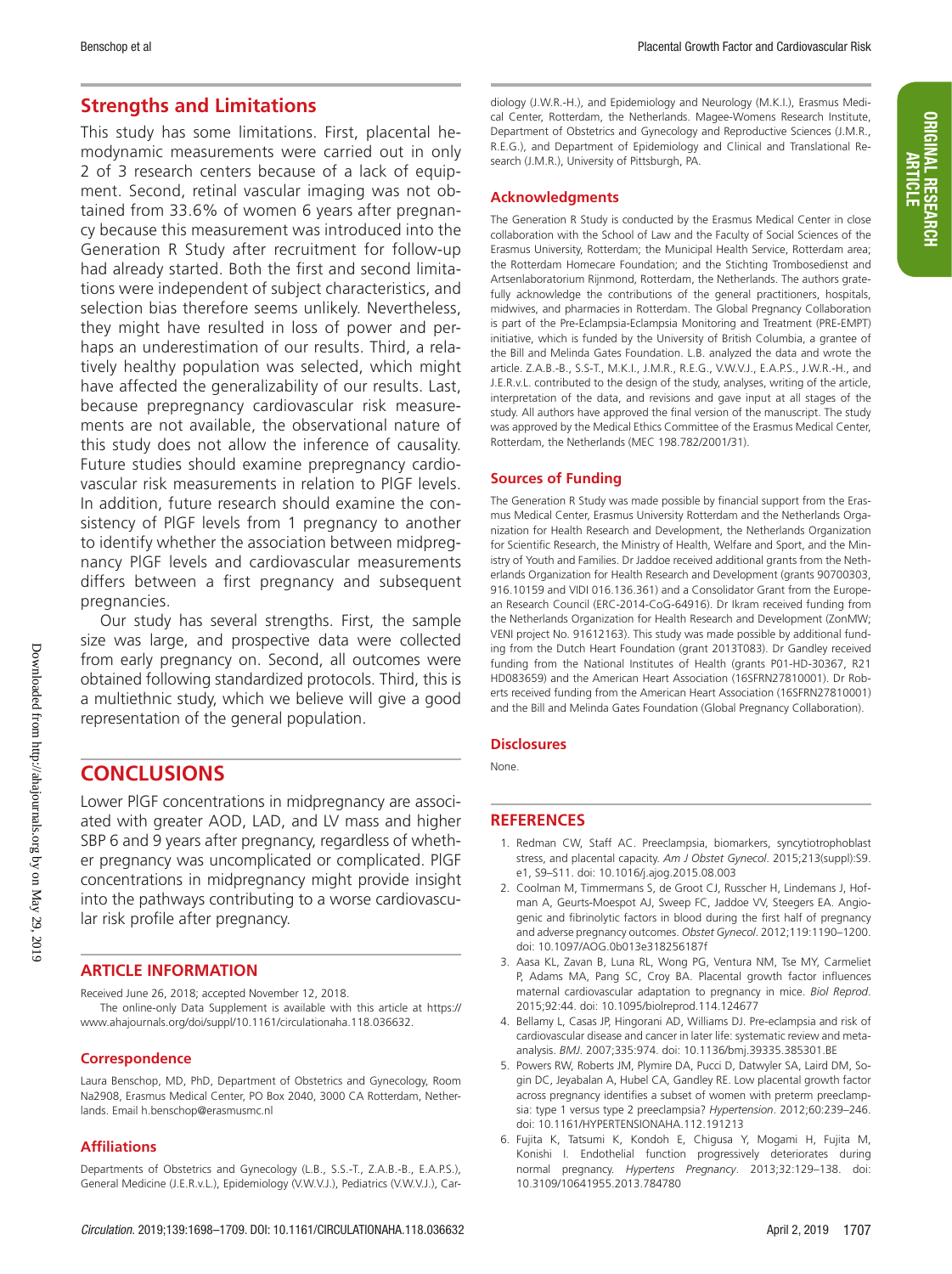- ORIGINAL RESEARCH ORIGINAL RESEARCH<br>ARTICLE
- 7. Matsuzawa Y, Kwon TG, Lennon RJ, Lerman LO, Lerman A. Prognostic value of flow-mediated vasodilation in brachial artery and fingertip artery for cardiovascular events: a systematic review and meta-analysis. *J Am Heart Assoc*. 2015;4:e002270.
- 8. Chambers JC, Fusi L, Malik IS, Haskard DO, De Swiet M, Kooner JS. Association of maternal endothelial dysfunction with preeclampsia. *JAMA*. 2001;285:1607–1612.
- 9. Staff AC, Redman CW, Williams D, Leeson P, Moe K, Thilaganathan B, Magnus P, Steegers EA, Tsigas EZ, Ness RB, Myatt L, Poston L, Roberts JM; Global Pregnancy Collaboration (CoLab). Pregnancy and long-term maternal cardiovascular health: progress through harmonization of research cohorts and biobanks. *Hypertension*. 2016;67:251–260. doi: 10.1161/HYPERTENSIONAHA.115.06357
- 10. Kooijman MN, Kruithof CJ, van Duijn CM, Duijts L, Franco OH, van IJzendoorn MH, de Jongste JC, Klaver CC, van der Lugt A, Mackenbach JP, Moll HA, Peeters RP, Raat H, Rings EH, Rivadeneira F, van der Schroeff MP, Steegers EA, Tiemeier H, Uitterlinden AG, Verhulst FC, Wolvius E, Felix JF, Jaddoe VW. The Generation R Study: design and cohort update 2017. *Eur J Epidemiol*. 2016;31:1243–1264. doi: 10.1007/s10654-016-0224-9
- 11. Kruithof CJ, Kooijman MN, van Duijn CM, Franco OH, de Jongste JC, Klaver CC, Mackenbach JP, Moll HA, Raat H, Rings EH, Rivadeneira F, Steegers EA, Tiemeier H, Uitterlinden AG, Verhulst FC, Wolvius EB, Hofman A, Jaddoe VW. The Generation R Study: biobank update 2015. *Eur J Epidemiol*. 2014;29:911–927. doi: 10.1007/s10654-014-9980-6
- 12. Coolman M, de Groot CJ, Jaddoe VW, Hofman A, Raat H, Steegers EA. Medical record validation of maternally reported history of preeclampsia. *J Clin Epidemiol*. 2010;63:932–937. doi: 10.1016/j.jclinepi.2009.10.010
- 13. Brown MA, Lindheimer MD, de Swiet M, Van Assche A, Moutquin JM. The classification and diagnosis of the hypertensive disorders of pregnancy: statement from the International Society for the Study of Hypertension in Pregnancy (ISSHP). *Hypertens Pregnancy*. 2001;20:IX–XIV. doi: 10.1081/PRG-100104165
- 14. Tsiakkas A, Duvdevani N, Wright A, Wright D, Nicolaides KH. Serum placental growth factor in the three trimesters of pregnancy: effects of maternal characteristics and medical history. *Ultrasound Obstet Gynecol*. 2015;45:591–598. doi: 10.1002/uog.14811
- 15. Gaillard R, Steegers EA, Tiemeier H, Hofman A, Jaddoe VW. Placental vascular dysfunction, fetal and childhood growth, and cardiovascular development: the Generation R Study. *Circulation*. 2013;128:2202–2210. doi: 10.1161/CIRCULATIONAHA.113.003881
- 16. Verburg BO, Steegers EA, De Ridder M, Snijders RJ, Smith E, Hofman A, Moll HA, Jaddoe VW, Witteman JC. New charts for ultrasound dating of pregnancy and assessment of fetal growth: longitudinal data from a population-based cohort study. *Ultrasound Obstet Gynecol*. 2008;31:388– 396. doi: 10.1002/uog.5225
- 17. Devereux RB, Alonso DR, Lutas EM, Gottlieb GJ, Campo E, Sachs I, Reichek N. Echocardiographic assessment of left ventricular hypertrophy: comparison to necropsy findings. *Am J Cardiol*. 1986;57:450–458.
- 18. Geelhoed MJ, Snijders SP, Kleyburg-Linkers VE, Steegers EA, van Osch-Gevers L, Jaddoe VW. Reliability of echocardiographic measurements of left cardiac structures in healthy children. *Cardiol Young*. 2009;19:494– 500. doi: 10.1017/S1047951109990862
- 19. Knudtson MD, Lee KE, Hubbard LD, Wong TY, Klein R, Klein BE. Revised formulas for summarizing retinal vessel diameters. *Curr Eye Res*. 2003;27:143–149.
- 20. Graham JW, Olchowski AE, Gilreath TD. How many imputations are really needed? Some practical clarifications of multiple imputation theory. *Prev Sci*. 2007;8:206–213. doi: 10.1007/s11121-007-0070-9
- 21. Levine RJ, Maynard SE, Qian C, Lim KH, England LJ, Yu KF, Schisterman EF, Thadhani R, Sachs BP, Epstein FH, Sibai BM, Sukhatme VP, Karumanchi SA. Circulating angiogenic factors and the risk of preeclampsia. *N Engl J Med*. 2004;350:672–683. doi: 10.1056/NEJMoa031884
- 22. Erez O, Romero R, Espinoza J, Fu W, Todem D, Kusanovic JP, Gotsch F, Edwin S, Nien JK, Chaiworapongsa T, Mittal P, Mazaki-Tovi S, Than NG, Gomez R, Hassan SS. The change in concentrations of angiogenic and anti-angiogenic factors in maternal plasma between the first and second trimesters in risk assessment for the subsequent development of preeclampsia and small-for-gestational age. *J Matern Fetal Neonatal Med*. 2008;21:279–287. doi: 10.1080/14767050802034545
- 23. Benjamini Y, Hochberg Y. Controlling the false discovery rate: a practical and powerful approach to multiple testing. *J Royal Statist Soc B*. 1995;57:289–300.
- 24. Cicolini G, Gagliardi G, Ballone E. Effect of Fowler's body position on blood pressure measurement. *J Clin Nurs*. 2010;19:3581–3583. doi: 10.1111/j.1365-2702.2010.03418.x
- 25. Cuspidi C, Facchetti R, Bombelli M, Re A, Cairoa M, Sala C, Tadic M, Grassi G, Mancia G. Aortic root diameter and risk of cardiovascular events in a general population: data from the PAMELA study. *J Hypertens*. 2014;32:1879–1887. doi: 10.1097/HJH.0000000000000264
- 26. Bouzas-Mosquera A, Broullón FJ, Álvarez-García N, Méndez E, Peteiro J, Gándara-Sambade T, Prada O, Mosquera VX, Castro-Beiras A. Left atrial size and risk for all-cause mortality and ischemic stroke. *CMAJ*. 2011;183:E657–E664. doi: 10.1503/cmaj.091688
- 27. Levy D, Garrison RJ, Savage DD, Kannel WB, Castelli WP. Prognostic implications of echocardiographically determined left ventricular mass in the Framingham Heart Study. *N Engl J Med*. 1990;322:1561–1566. doi: 10.1056/NEJM199005313222203
- 28. Rapsomaniki E, Timmis A, George J, Pujades-Rodriguez M, Shah AD, Denaxas S, White IR, Caulfield MJ, Deanfield JE, Smeeth L, Williams B, Hingorani A, Hemingway H. Blood pressure and incidence of twelve cardiovascular diseases: lifetime risks, healthy life-years lost, and age-specific associations in 1·25 million people. *Lancet*. 2014;383:1899–1911. doi: 10.1016/S0140-6736(14)60685-1
- 29. Maynard SE, Min JY, Merchan J, Lim KH, Li J, Mondal S, Libermann TA, Morgan JP, Sellke FW, Stillman IE, Epstein FH, Sukhatme VP, Karumanchi SA. Excess placental soluble fms-like tyrosine kinase 1 (sFlt1) may contribute to endothelial dysfunction, hypertension, and proteinuria in preeclampsia. *J Clin Invest*. 2003;111:649–658. doi: 10.1172/JCI17189
- 30. Souders CA, Borg TK, Banerjee I, Baudino TA. Pressure overload induces early morphological changes in the heart. *Am J Pathol*. 2012;181:1226– 1235. doi: 10.1016/j.ajpath.2012.06.015
- 31. Frohlich ED, Susic D. Pressure overload. *Heart Fail Clin*. 2012;8:21–32.
- 32. Bersinger NA, Odegard RA. Second-trimester serum levels of placenta growth factor (PLGF) and inhibin A are increased in smokers: implications for pre-eclampsia risk assessment. *Immuno-Anal Biol Spe*. 2007;22:19– 23.
- 33. Mitchell GF. Arterial stiffness and hypertension: chicken or egg? *Hypertension*. 2014;64:210–214. doi: 10.1161/HYPERTENSIONAHA.114.03449
- 34. Dusch MN, Thadani SR, Dhillon GS, Hope MD. Diastolic function assessed by cardiac MRI using longitudinal left ventricular fractional shortening. *Clin Imaging*. 2014;38:666–668. doi: 10.1016/j.clinimag.2014.06.002
- 35. Kurita A, Itoh H, Sato F, Ichibori Y, Yoshida A. Longitudinal fractional shortening and its relation to diastolic cardiac function. *J Med Ultrason (2001)*. 2008;35:113–118. doi: 10.1007/s10396-008-0176-0
- 36. Gishti O, Jaddoe VW, Felix JF, Reiss I, Hofman A, Ikram MK, Steegers EA, Gaillard R. Influence of maternal angiogenic factors during pregnancy on microvascular structure in school-age children. *Hypertension*. 2015;65:722–728. doi: 10.1161/HYPERTENSIONAHA.114.05008
- 37. Spradley FT, Tan AY, Joo WS, Daniels G, Kussie P, Karumanchi SA, Granger JP. Placental growth factor administration abolishes placental ischemia-induced hypertension. *Hypertension*. 2016;67:740–747. doi: 10.1161/HYPERTENSIONAHA.115.06783
- 38. Missault LH, De Buyzere ML, De Bacquer DD, Duprez DD, Clement DL. Relationship between left ventricular mass and blood pressure in treated hypertension. *J Hum Hypertens*. 2002;16:61–66. doi: 10.1038/sj.jhh.1001295
- 39. Melchiorre K, Sharma R, Khalil A, Thilaganathan B. Maternal cardiovascular function in normal pregnancy: evidence of maladaptation to chronic volume overload. *Hypertension*. 2016;67:754–762. doi: 10.1161/HYPERTENSIONAHA.115.06667
- 40. Orabona R, Vizzardi E, Sciatti E, Bonadei I, Valcamonico A, Metra M, Frusca T. Insights into cardiac alterations after pre-eclampsia: an echocardiographic study. *Ultrasound Obstet Gynecol*. 2017;49:124–133. doi: 10.1002/uog.15983
- 41. Melchiorre K, Sutherland GR, Liberati M, Thilaganathan B. Preeclampsia is associated with persistent postpartum cardiovascular impairment. *Hypertension*. 2011;58:709–715. doi: 10.1161/HYPERTENSIONAHA.111.176537
- 42. Melchiorre K, Sutherland GR, Liberati M, Thilaganathan B. Maternal cardiovascular impairment in pregnancies complicated by severe fetal growth restriction. *Hypertension*. 2012;60:437–443. doi: 10.1161/HYPERTENSIONAHA.112.194159
- 43. Thilaganathan B. Placental syndromes: getting to the heart of the matter. *Ultrasound Obstet Gynecol*. 2017;49:7–9. doi: 10.1002/uog.17378
- 44. Espinoza J, Romero R, Nien JK, Gomez R, Kusanovic JP, Goncalves LF, Medina L, Edwin S, Hassan S, Carstens M, Gonzalez R. Identification of patients at risk for early onset and/or severe preeclampsia with the use of uterine artery Doppler velocimetry and placental growth factor. *Am J Obstet Gynecol*. 2007;196:326.e1–326.e13.
- 45. Yonekura H, Sakurai S, Liu X, Migita H, Wang H, Yamagishi S, Nomura M, Abedin MJ, Unoki H, Yamamoto Y, Yamamoto H. Placenta growth factor